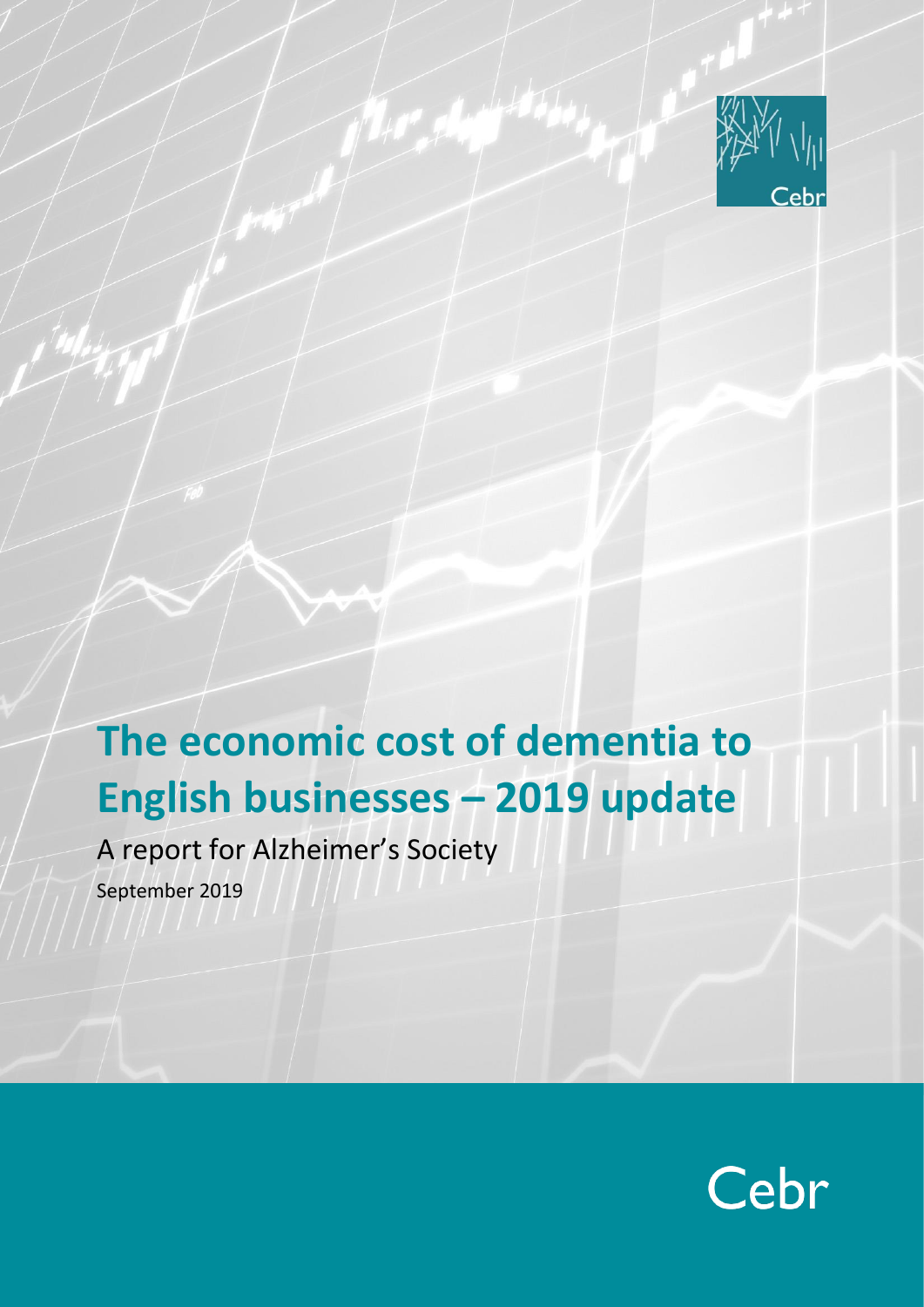Whilst every effort has been made to ensure the accuracy of the material in this document, neither Centre for Economics and Business Research Ltd nor the report's authors will be liable for any loss or damages incurred through the use of the report.

Authorship and acknowledgements

This report has been produced by Cebr, an independent economics and business research consultancy established in 1992. The views expressed herein are those of the authors only and are based upon independent research by them.

The report does not necessarily reflect the views of the Alzheimer's Society.

London, September 2019



2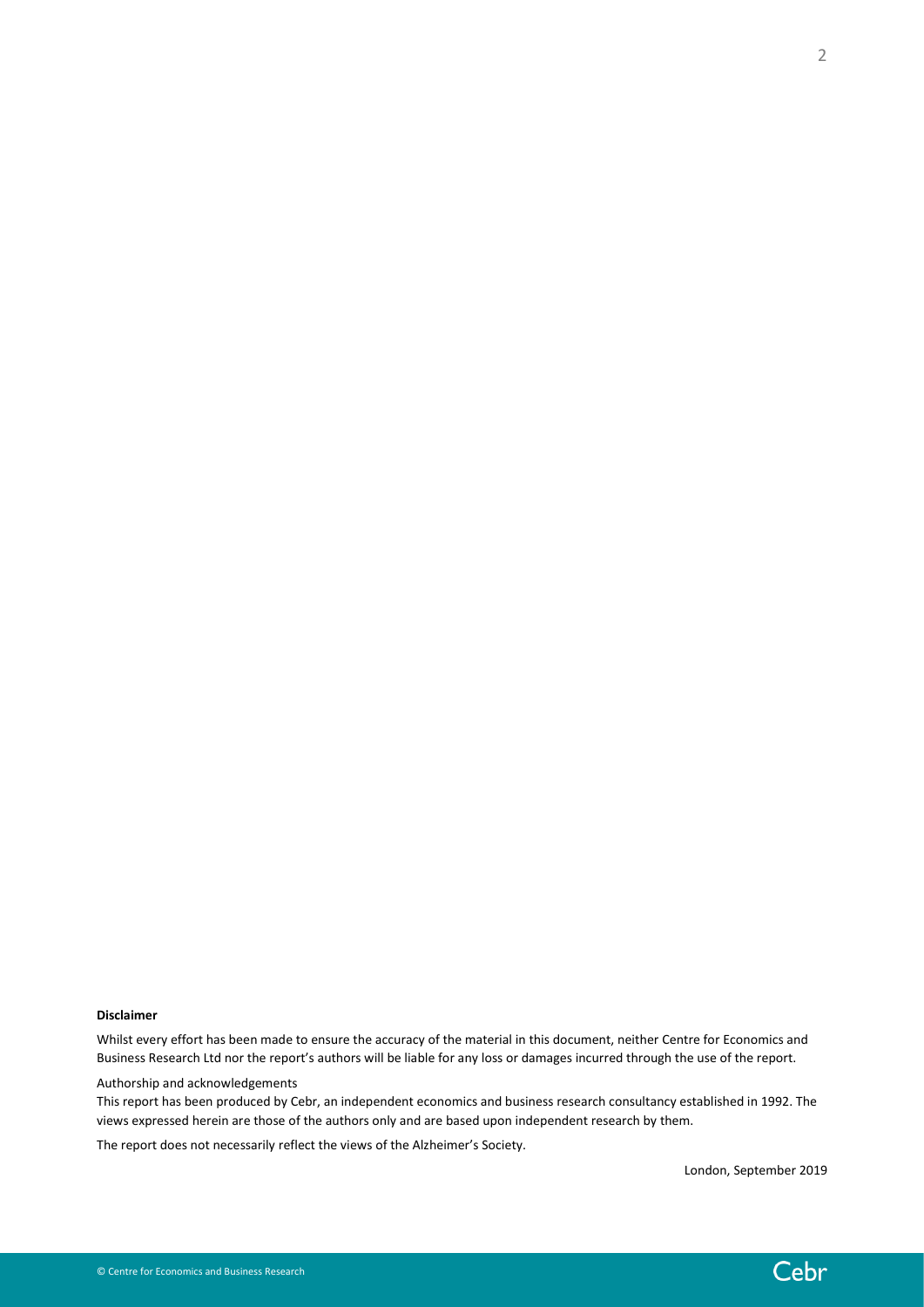# **Contents**

| <b>Executive Summary</b> |                                                    |                                                                                                  | 4  |
|--------------------------|----------------------------------------------------|--------------------------------------------------------------------------------------------------|----|
| 1                        | <b>Introduction</b>                                |                                                                                                  | 6  |
|                          | 1.1                                                | What is dementia?                                                                                | 6  |
|                          | 1.2                                                | The rising prevalence of dementia                                                                | 6  |
|                          | 1.3                                                | How does dementia affect businesses?                                                             | 8  |
| $\overline{2}$           | The current cost of dementia to English businesses |                                                                                                  | 10 |
|                          | 2.1                                                | The cost to business of time taken to care for friends and relatives affected by<br>dementia     | 10 |
|                          | 2.2                                                | Workers developing dementia and retiring                                                         | 15 |
|                          | 2.3                                                | The value of spending by customers with dementia                                                 | 16 |
| 3                        | The future costs of dementia to English businesses |                                                                                                  | 18 |
|                          | 3.1                                                | Future costs to businesses through time taken to care for friends and relatives with<br>dementia | 18 |
|                          | 3.2                                                | Future cost to businesses of workers developing dementia and retiring                            | 21 |
|                          | 3.3                                                | Future value of spending by households affected by dementia                                      | 23 |
| 4                        | <b>Conclusions</b>                                 |                                                                                                  | 25 |
| 5                        | <b>Methodological appendix</b>                     |                                                                                                  | 26 |

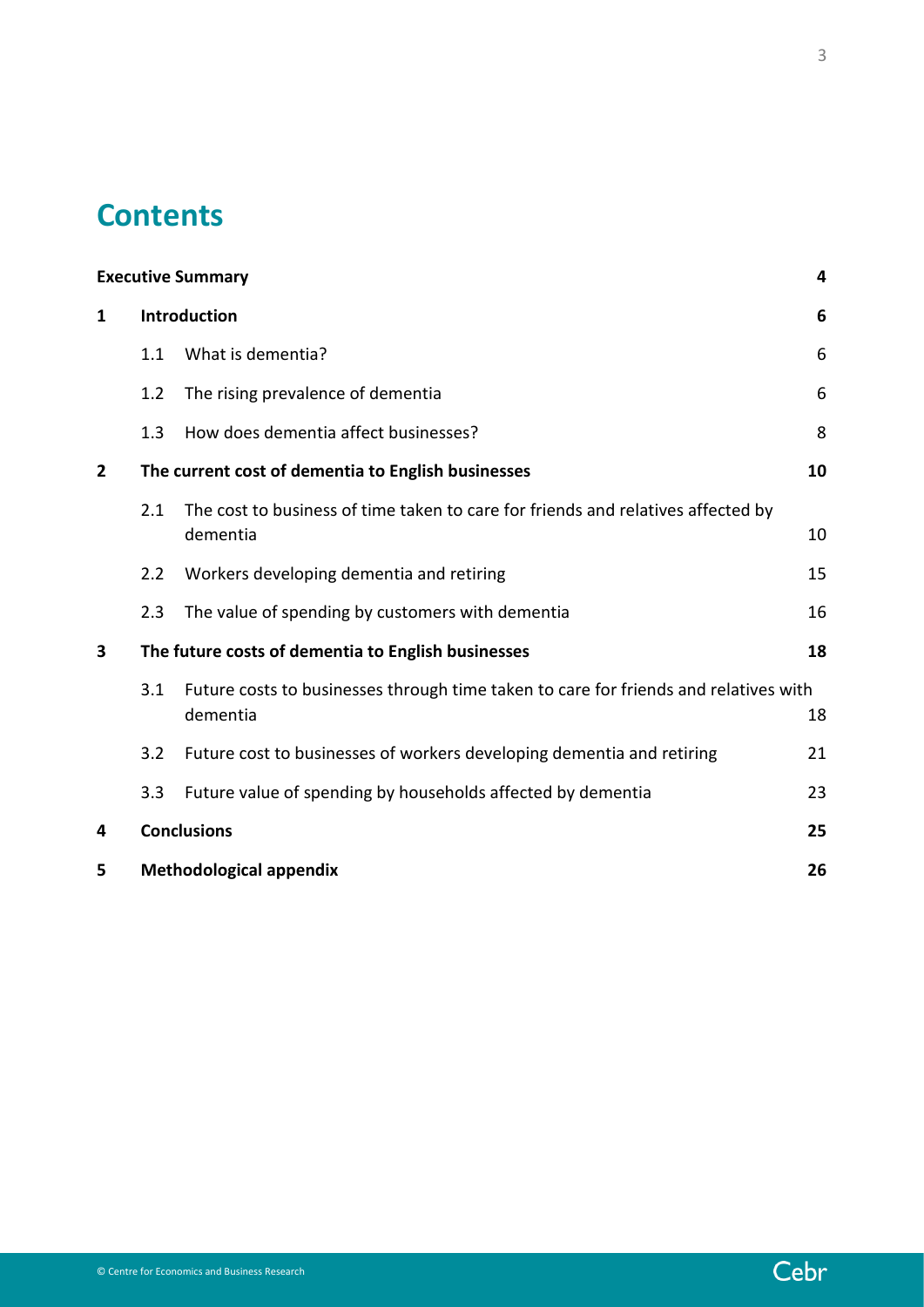# <span id="page-3-0"></span>**Executive Summary**

This is a report by the Centre for Economics and Business Research (Cebr) on the economic costs of dementia to English businesses. The report compiles the results of a study on behalf of Alzheimer's Society and is an update of a report completed in 2014.

The cost of dementia is felt throughout society in many ways. Beyond the associated health and social care costs that arise from treatment of the condition, dementia also creates costs for businesses. People living with dementia, as well as unpaid carers who provide support to people with dementia, are integral parts of the workforce. Their departure from the labour market or reduction in working hours leads to costs for businesses in England and places increasing pressure on them to mitigate this.

Since the last report in 2014, the estimated cost of dementia has increased, as both the number of people living with dementia and the number of carers providing support to people living with dementia, continue to rise.

This executive summary presents key findings from the research.

Alzheimer's Society would like to thank Legal & General Group for kindly funding this piece of research.

### Key findings

- There are **over 5,400,000 carers in England who are looking after, or giving help to, a sick, disabled or elderly person**. Responses from the SACE survey show that **35% of carers were caring for someone living with dementia, over 1,800,000 people in 2019.**
- **Approximately 20% of people caring for someone with dementia are in some form of paid work**, including working part-time, full-time or being self-employed, **totalling over 355,000 people.**
- **Over 147,000 workers working age carers supporting a person with dementia, have had to reduce their work commitments, or are having difficulty balancing work and caring.** They spend, on average, seven hours per week fulfilling their caring responsibilities, more than 51 million hours. **This will cost English businesses £654.9 million in 2019.**
- A total of 112,540 are no longer in paid employment due to their caring responsibilities. The **loss of their skills and experience will cost English businesses almost £2.6 billion in 2019.**
- **In total, the cost of working time lost to caring for people living with dementia in 2019 is approximately £3.2 billion.**
- Looking ahead, an increasing number of people will reduce their hours in order to meet their caring commitments. This foregone labour due to carers changing their working patterns is **expected to cost English businesses £1.3 billion in 2040.**
- **In 2040, there will be over 127,700 people who will have withdrawn completely from the workforce** to care for someone living with dementia. The value of this foregone labour is **expected**

Cebr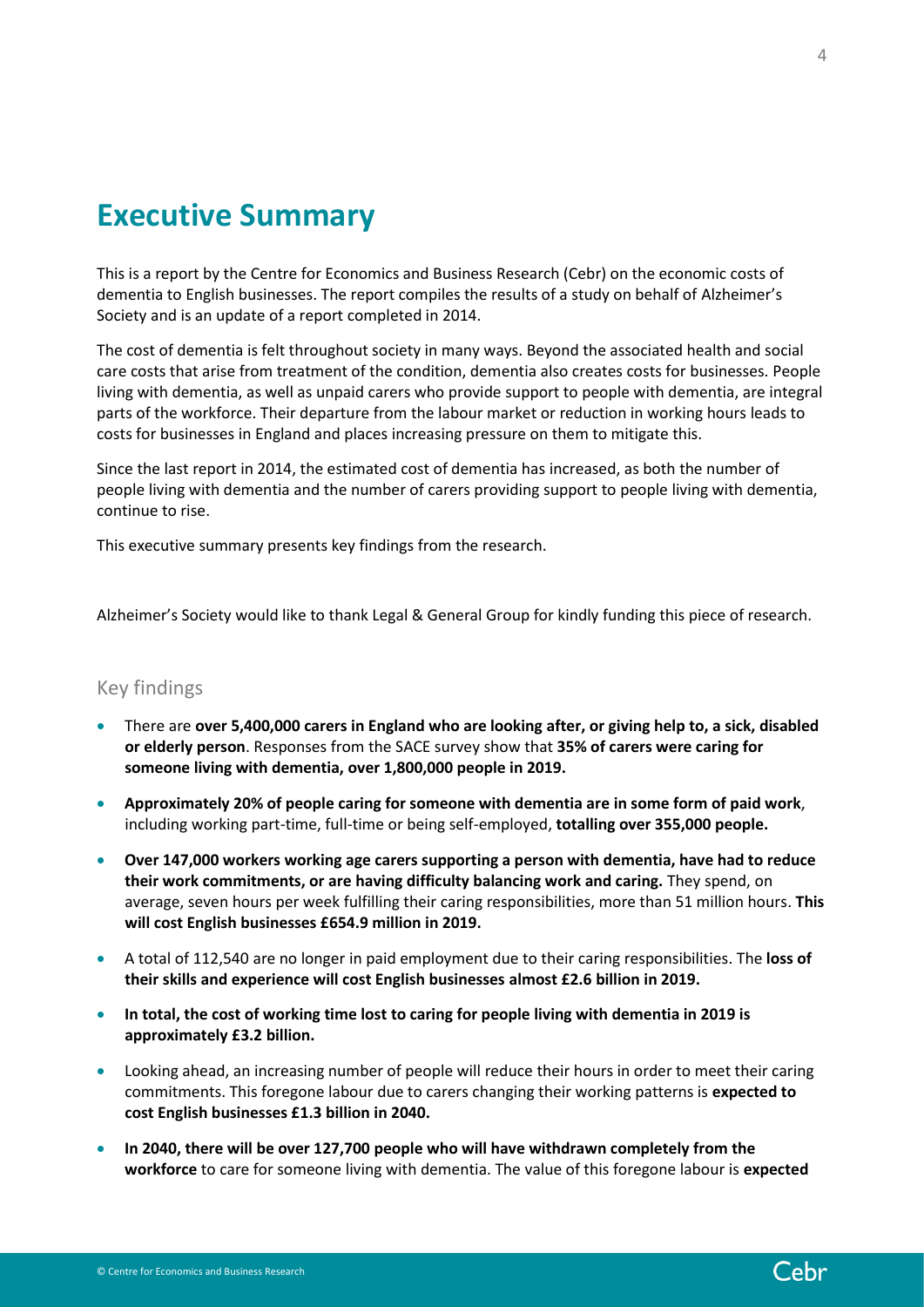**to rise to £5 billion** in 2040. This will bring the **total value of labour foregone to care for people with dementia to approximately £6.3 billion per year** – double the current amount.

- With appropriate adaptations, many workers with dementia will be able to work for some time after diagnosis. However, for employees who are unable to continue working, there is a subsequent cost to businesses. We estimate that there are **approximately 47,000 people living with dementia in the workforce in 2019. The loss of their skills and experience is estimated to cost English businesses over £1 billion** in 2019.
- The number of people who have retired from the workforce due to dementia is **expected to rise to almost 53,400 in 2040**. In that year, the value of the skills and experience lost is expected to surpass **£2 billion**.
- With the right support, people with dementia are able to interact with businesses and contribute to the economy even as they become less independent. **76% of people caring for a person with dementia provide support by taking the person they are caring for out. An Alzheimer's Society survey<sup>1</sup> also found that almost 80% of people with dementia list shopping as their favourite activity.**
- **Households with someone living with dementia will spend £16.7 billion in England in 2019.** The top three categories of spending by households with people living with dementia (recreation & culture, housing fuel & power and food & non-alcoholic drink) account for over 40% of spending.
- The **amount of consumer spending by households with an individual living with dementia is expected to double between 2019 and 2040, to £33.9 billion.**

5

<sup>1</sup> Alzheimer's Society, [https://www.alzheimers.org.uk/sites/default/files/migrate/downloads/dementia\\_friendly\\_retail\\_guide.pdf](https://www.alzheimers.org.uk/sites/default/files/migrate/downloads/dementia_friendly_retail_guide.pdf)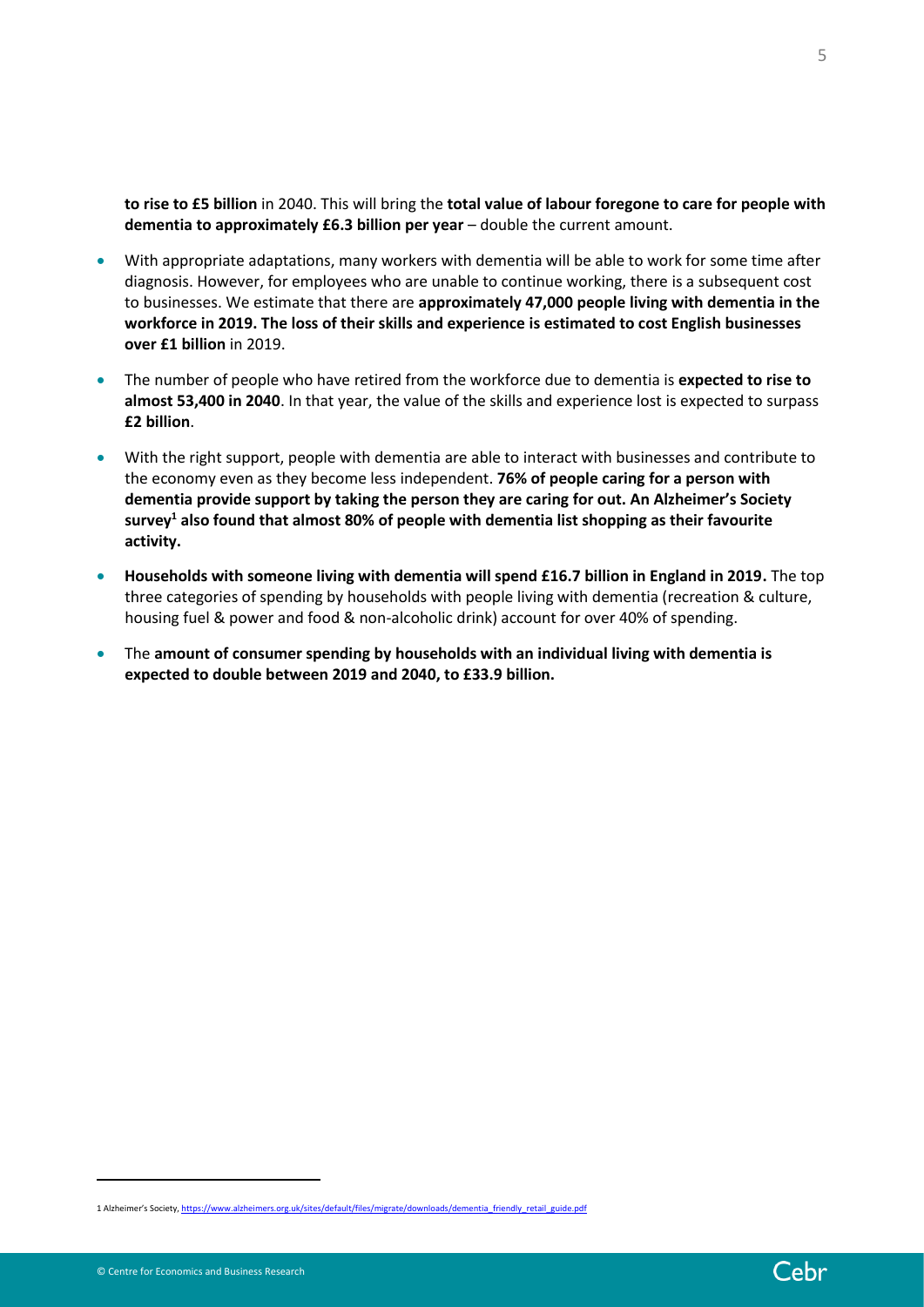# <span id="page-5-0"></span>**1 Introduction**

# <span id="page-5-1"></span>**1.1 What is dementia?**

Dementia is not a disease, but rather a term used to cover a broad range of progressive conditions affecting the brain. While there are over 200 subtypes of dementia, the most common are Alzheimer's disease, vascular dementia, dementia with Lewy bodies, frontotemporal dementia and mixed dementia. The symptoms of dementia are usually understood in three stages, comprising mild, moderate and severe dementia, although the speed someone progresses between stages will vary from person to person. Initially, people living with dementia experience mild symptoms, meaning some individuals do not receive a dementia diagnosis until later. In other cases, the stigma attached to dementia prevents people getting a diagnosis at all.

Symptoms vary according to what part of the brain is affected, but generally, individuals with dementia are likely to experience some of the following:

- Memory loss,
- Difficulty concentrating,
- Finding it hard to complete familiar day-to-day tasks, such as handling money in shops,
- Confusion about time and place,
- Changes in mood.

## <span id="page-5-2"></span>**1.2 The rising prevalence of dementia**

In 2019, an estimated 803,021 people are said to be living with dementia in England<sup>2</sup>. This is up by 14.2% from the 703,369 recorded in 2014, driven by the general population growth. Although age is the strongest known non-modifiable risk factor for developing dementia, it is not a normal part of ageing. People under the age of 65 can also develop dementia, although prevalence is much lower as shown in [Figure 1.](#page-6-0)

<sup>2</sup> Numbers provided by Alzheimer's Society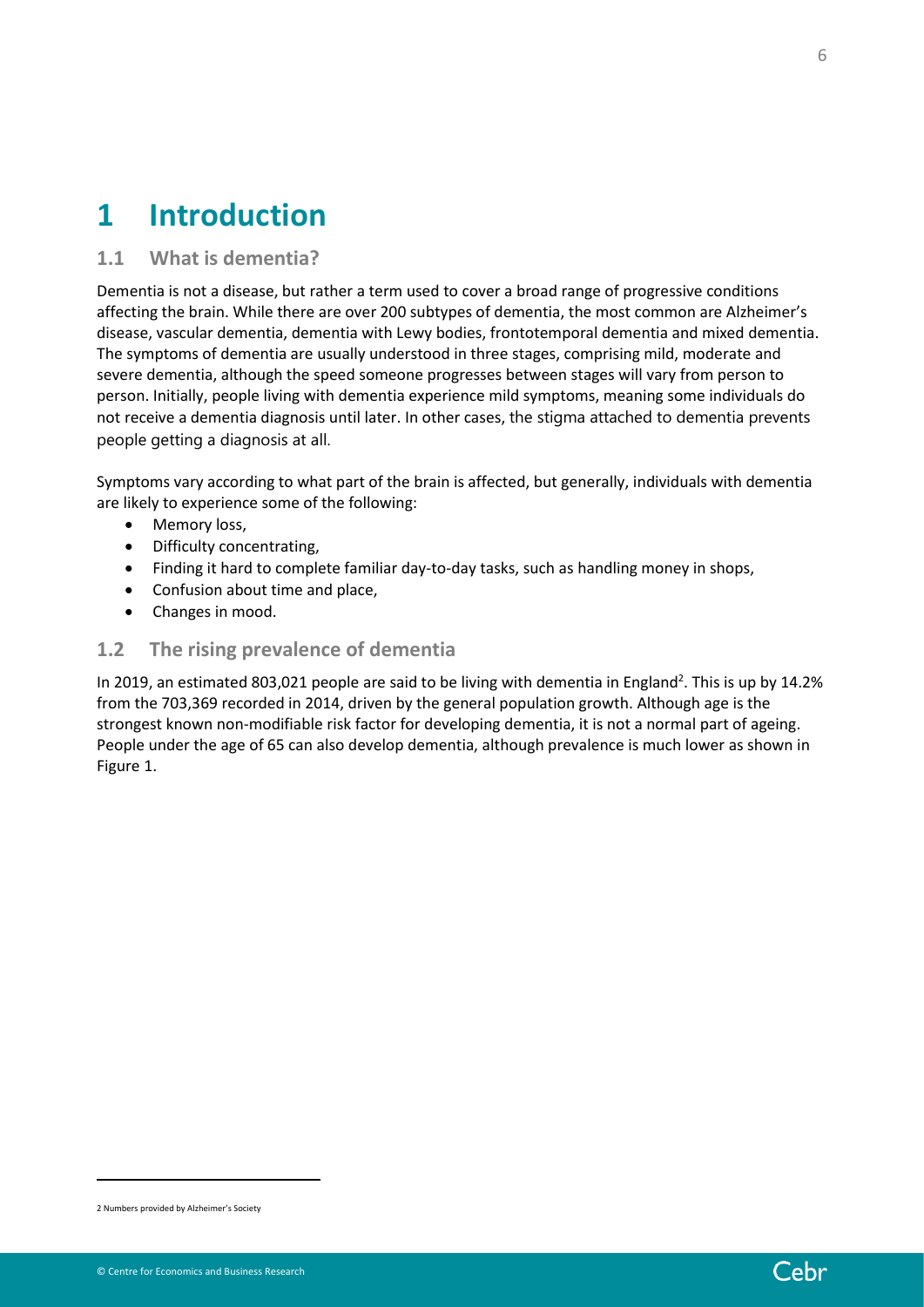

## <span id="page-6-0"></span>**Figure 1: Prevalence of dementia in England in each age group, 2019**

*Source: Alzheimer's Society, Cebr analysis*

Worldwide, more women live with dementia than men<sup>3</sup>, a pattern which has also been observed across the UK in previous years. This trend between men and women is expected to remain largely unchanged in the years ahead, as pe[r Figure 2.](#page-7-1) In 2040, 62% of all people living with dementia are expected to be women, only 1 percentage point below the 63% observed in 2019.

<sup>3</sup> Alzheimer's Disease International (2015) Women and Dementia: A global review[. https://www.alz.co.uk/women-and-dementia](https://www.alz.co.uk/women-and-dementia)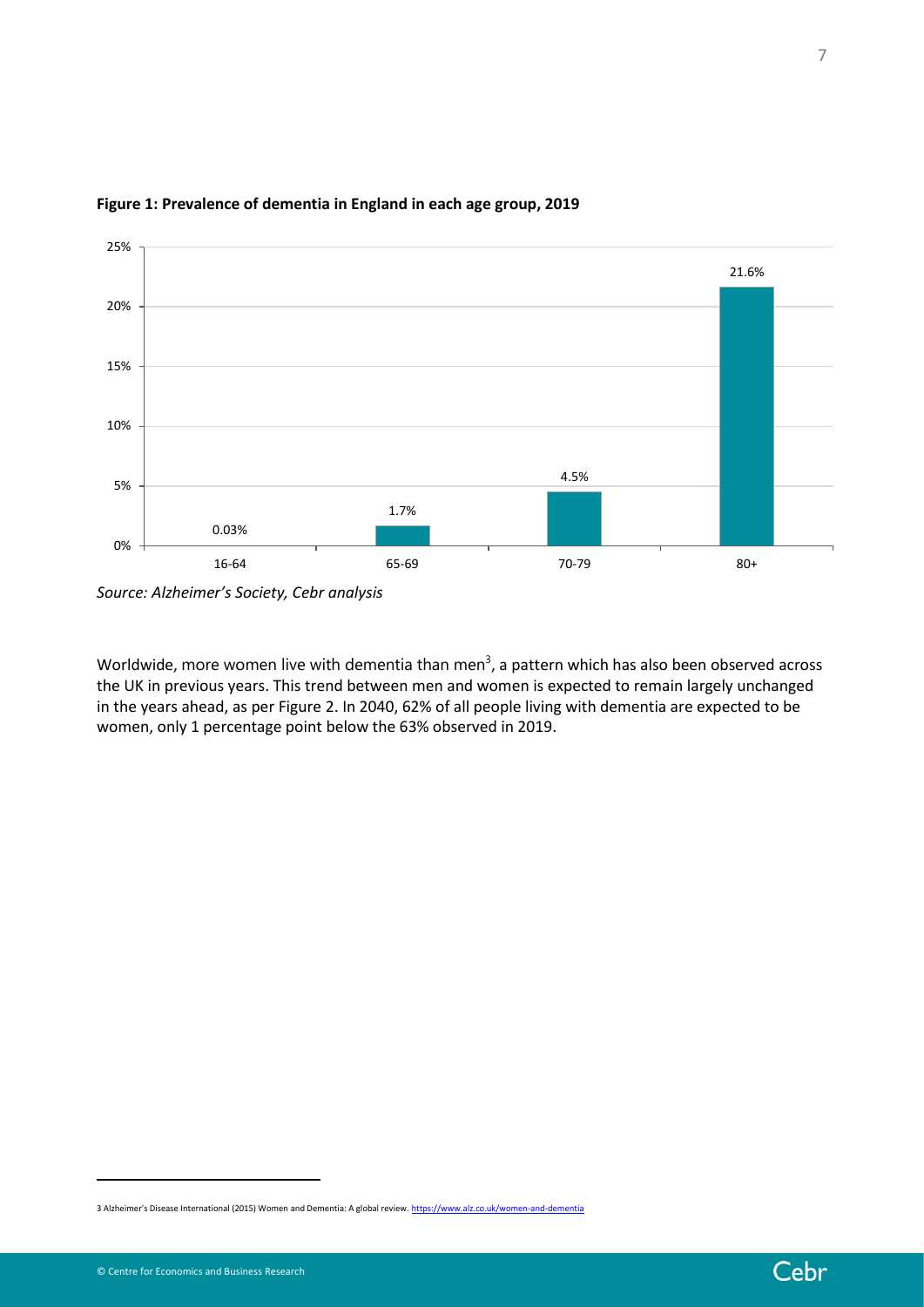

#### <span id="page-7-1"></span>**Figure 2: Proportion of people with dementia, by gender**

*Source: Alzheimer's Society, Cebr analysis*

# <span id="page-7-0"></span>**1.3 How does dementia affect businesses?**

The cost of dementia is felt throughout society in many ways. Most obvious are the associated health and social care costs that arise from the treatment of dementia, as well as the impact of dementia on those living with it and their loved ones.

As well as this, dementia also creates costs for businesses, as it impacts members of the labour force. Our analysis does not only look at workers who are living with dementia, but also analyses the costs to businesses arising from workers who are caring for others living with dementia.

Four main types of economic costs are considered in this report. These are:

#### **1. Time taken to care for friends and family with dementia**

When a friend or family member is living with dementia, workers may need to take time away from work, change their working hours, or leave the workforce entirely, in order to meet care commitments. This has a knock-on effect on output at work, with output lost due to reduced hours causing a loss for businesses.

#### **2. Productivity loss due to workers caring for friends and family with dementia**

As a result of their caring commitments, carers can themselves experience health problems, such as exhaustion, stress and a deterioration in existing conditions. This can lead to lower productivity in the workplace and a subsequent reduction in output, even if a carer continues to work their normal hours. This phenomenon is known as presenteeism, and is an indirect cost to businesses.

#### **3. Workers developing dementia and retiring**

With appropriate adaptations, some workers with dementia may be able to continue working after diagnosis. However, due to the progressive nature of the condition, workers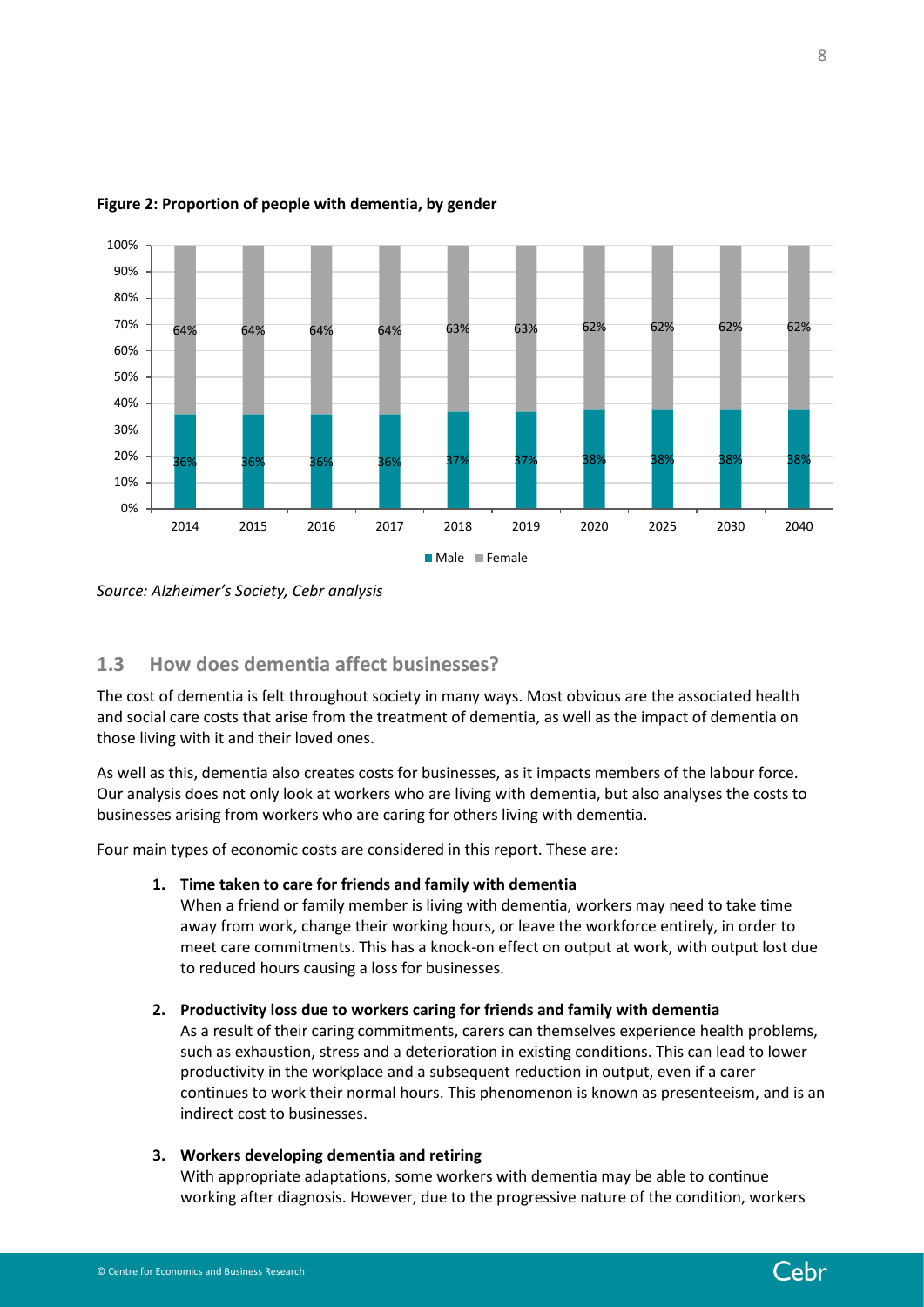may need to retire earlier than planned. Businesses therefore stand to lose the skills and experience of these individuals upon their departure.

#### **4. Household spending at risk**

As the condition progresses, individuals living with dementia face barriers to undertaking activities that contribute to the economy, such as shopping, eating out or taking part in leisure activities. The value of consumer spending by households with people living with dementia is presented as a risk to businesses and shows what is at stake should those living with dementia become more inclined to reduce their social activities or their spending as their condition progresses.

Through an analysis of these channels, this report considers the costs dementia imposes on English businesses in the present day, and projects how these are likely to change between now and 2040.

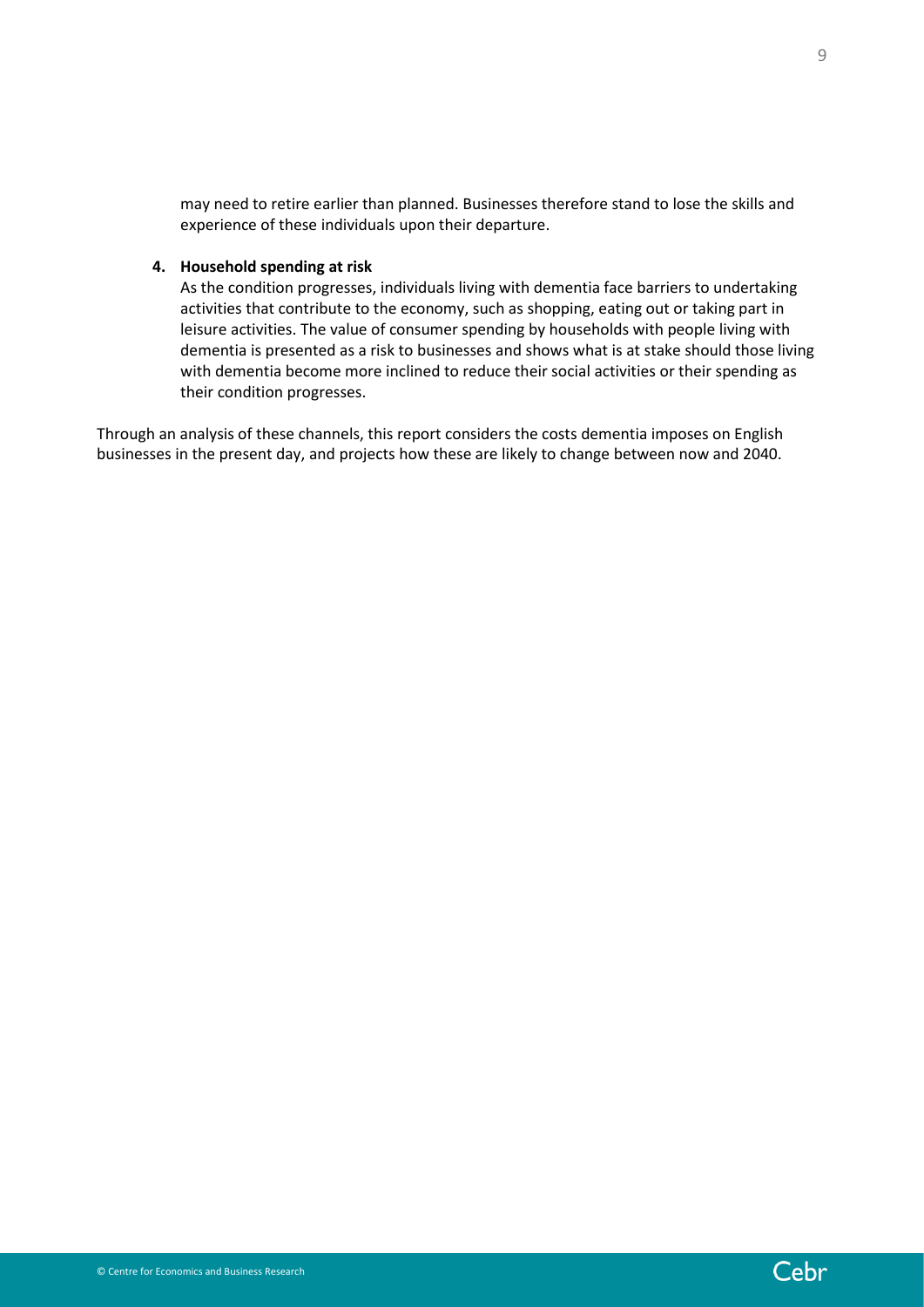# <span id="page-9-0"></span>**2 The current cost of dementia to English businesses**

With over 800,000 people estimated to be living with dementia in England, it is almost inevitable that businesses will face cost implications from the condition. In this chapter we consider: the costs to businesses of the working time foregone by workers caring for friends and relatives living with dementia; the cost of skills lost from the workforce when individuals working with dementia retire earlier; and the value of spending by households affected by dementia.

# <span id="page-9-1"></span>**2.1 The cost to business of time taken to care for friends and relatives affected by dementia**

As their condition progresses, people living with dementia increasingly need help with day-to-day activities. These range from giving medicines, to providing physical assistance. According to the 2018/19 Survey of Adult Carers in England (SACE), 71% of those caring for people living with dementia provide personal care<sup>4</sup>, with 60% providing physical help. As well as helping with activities within the home, some carers also assist those living with dementia to go out in the community (76%) and give emotional support (84%). 93% of carers supporting a person with dementia said they often checked with the person they were caring for to see they were alright, while other tasks include helping with paperwork or financial matters and other practical assistance. These figures are broadly similar to the responses from people providing unpaid care for other conditions, such as a physical disability and terminal illness.

The time taken to provide this level of care for family and friends living with dementia can make it harder to work their contracted hours. Where necessary, carers will adapt their working patterns and hours, sometimes opting to reduce hours and in turn reducing output for businesses.

## **Caring for people with dementia**

Based on results from the 2011 census<sup>5</sup>, Carers Trust<sup>6</sup>, a charity for carers in the UK, estimates that there are over 5,400,000 carers in England who are looking after, or giving help to, a sick, disabled or elderly person. Responses from the SACE survey show that 35% of carers were caring for someone living with dementia, over 1,800,000 people in 2019.

As with carers looking after people with other conditions, the majority of those caring for people with dementia are in the older age groups. [Figure 3](#page-10-0) shows that the bulk of caring responsibilities for people looking after someone with dementia falls on those aged 65 and over. Carers aged 75-84 years old represent the largest cohort of carers supporting a person with dementia with respect to age, making up 28% of all those caring for individuals living with dementia. This is notably higher than for other conditions. Only carers looking after someone with a terminal illness have a comparable share (24%) who



<sup>4</sup> Personal care is defined in the SACE survey as physical assistance given to a person in connection with: eating or drinking, toileting, washing or bathing, dressing, oral care and the care of skin, hair and nails

<sup>5</sup> 2011 Census.

[https://www.ons.gov.uk/peoplepopulationandcommunity/healthandsocialcare/healthcaresystem/articles/2011censusanalysisunpaidcareinenglandandwales2011andcomparisonwith2001/201](https://www.ons.gov.uk/peoplepopulationandcommunity/healthandsocialcare/healthcaresystem/articles/2011censusanalysisunpaidcareinenglandandwales2011andcomparisonwith2001/2013-02-15) [3-02-15](https://www.ons.gov.uk/peoplepopulationandcommunity/healthandsocialcare/healthcaresystem/articles/2011censusanalysisunpaidcareinenglandandwales2011andcomparisonwith2001/2013-02-15)

<sup>6</sup> Carers Trust[. https://carers.org/key-facts-about-carers-and-people-they-care](https://carers.org/key-facts-about-carers-and-people-they-care)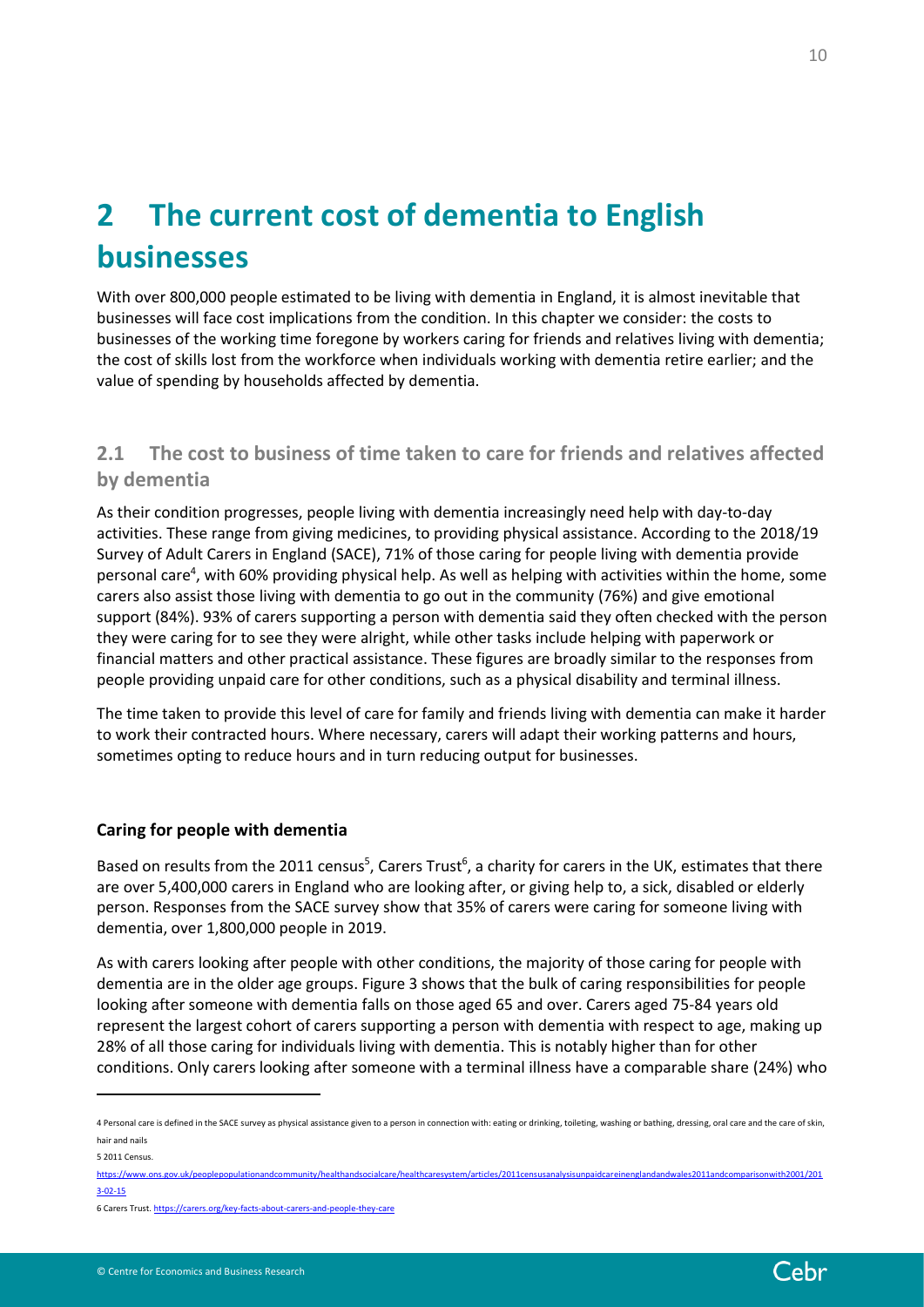are aged 75-84 years old. Meanwhile, the share of carers aged 18-24 looking after people living with dementia is far lower, at 0.2%. Just 1% are aged between 25 and 34, and this rises to 2% and 10% for the number of carers aged 35-44 and 45-54, respectively. These characteristics are in support of existing research which points to dementia being common among older individuals. As a result, the bulk of caring responsibilities is likely to fall on spouses, who tend to be in a similar age bracket as the individual living with dementia. Even in cases where those living with dementia are relying on their children for care, their children also tend to be aged 45 or over, hence younger people supporting a person with dementia are still the smallest age group of carers.



<span id="page-10-0"></span>**Figure 3: Age distribution of those caring for people with dementia**

*Source: Survey of Adult Carers in England 2018/19, Cebr analysis*

Approximately 20% of people caring for someone with dementia are in some form of paid work, including working part-time, full-time or being self-employed, as illustrated in [Figure 4,](#page-11-0) totalling over 355,000 people. Given the older age profile of carers supporting a person with dementia, relative to the overall workforce, it is no surprise that a significant proportion (58%) are retired.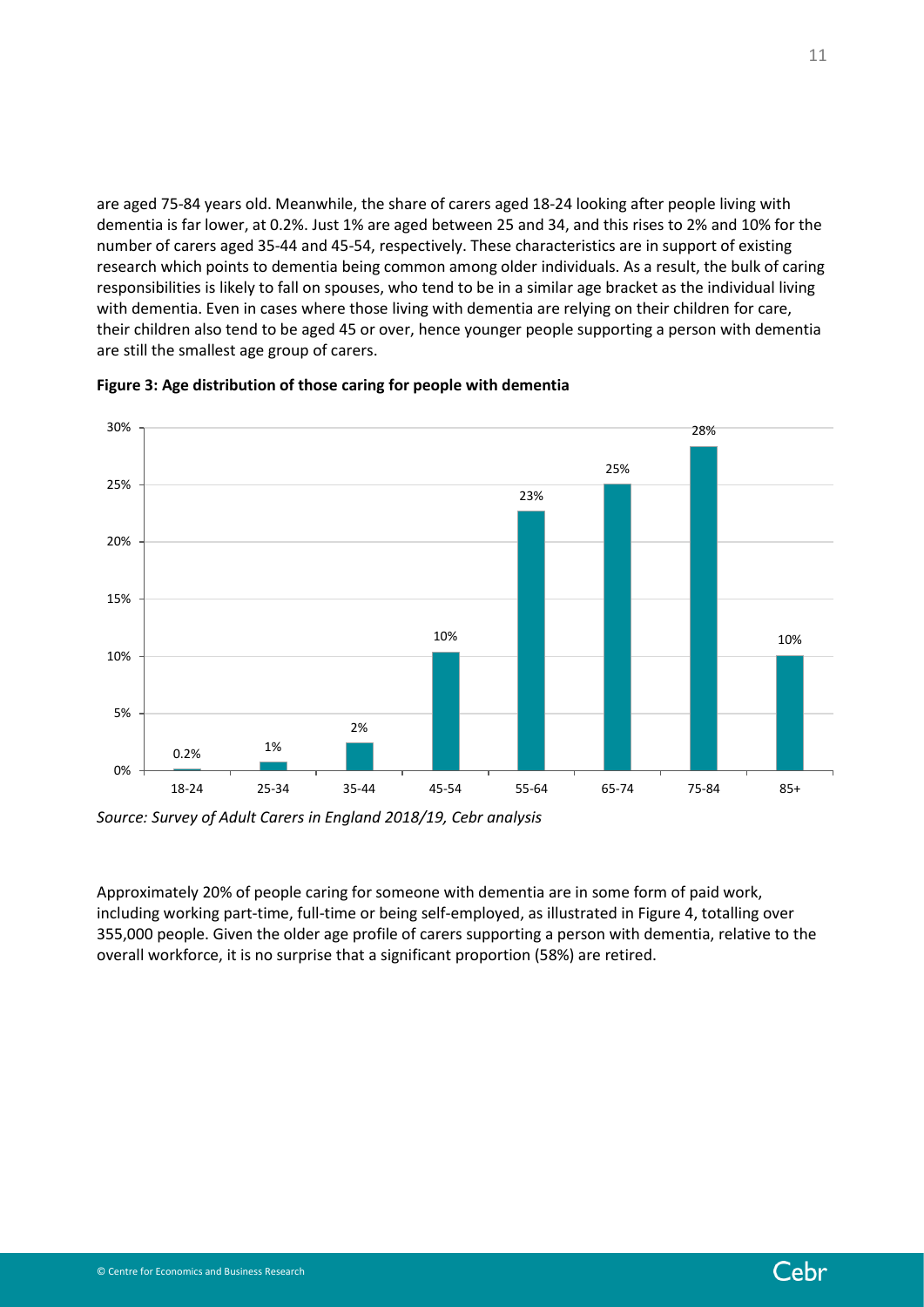

### <span id="page-11-0"></span>**Figure 4: Employment status of carers supporting a person with dementia**

*Source: Survey of Adult Carers in England 2018/19, Cebr analysis*

In some cases, caring responsibilities can be managed around typical working hours. Carers in the workplace are supported by the Flexible Working Regulations (2006), which stipulates that employers are expected to consider requests for flexible working from carers. However, some workers will find it impossible to maintain their normal working patterns while fulfilling their caring commitments. Analysis of the SACE survey shows that over one in five (21%) working age carers supporting a person with dementia, have had to reduce their work commitments, or are having difficulty balancing work and caring. This comes to over 147,000 workers.

The impact of this on businesses is costed using the number of hours per week spent undertaking care tasks by those who have reduced working hours. The survey shows that they spend, on average, seven hours per week fulfilling their caring responsibilities, more than 51 million hours annually across the 147,000 workers. Pricing this time using the average hourly wage, calculated using data from the Office for National Statistics' (ONS) Annual Survey of Hours and Earnings (ASHE), this forgone output has a value of £654.9 million for English businesses in 2019.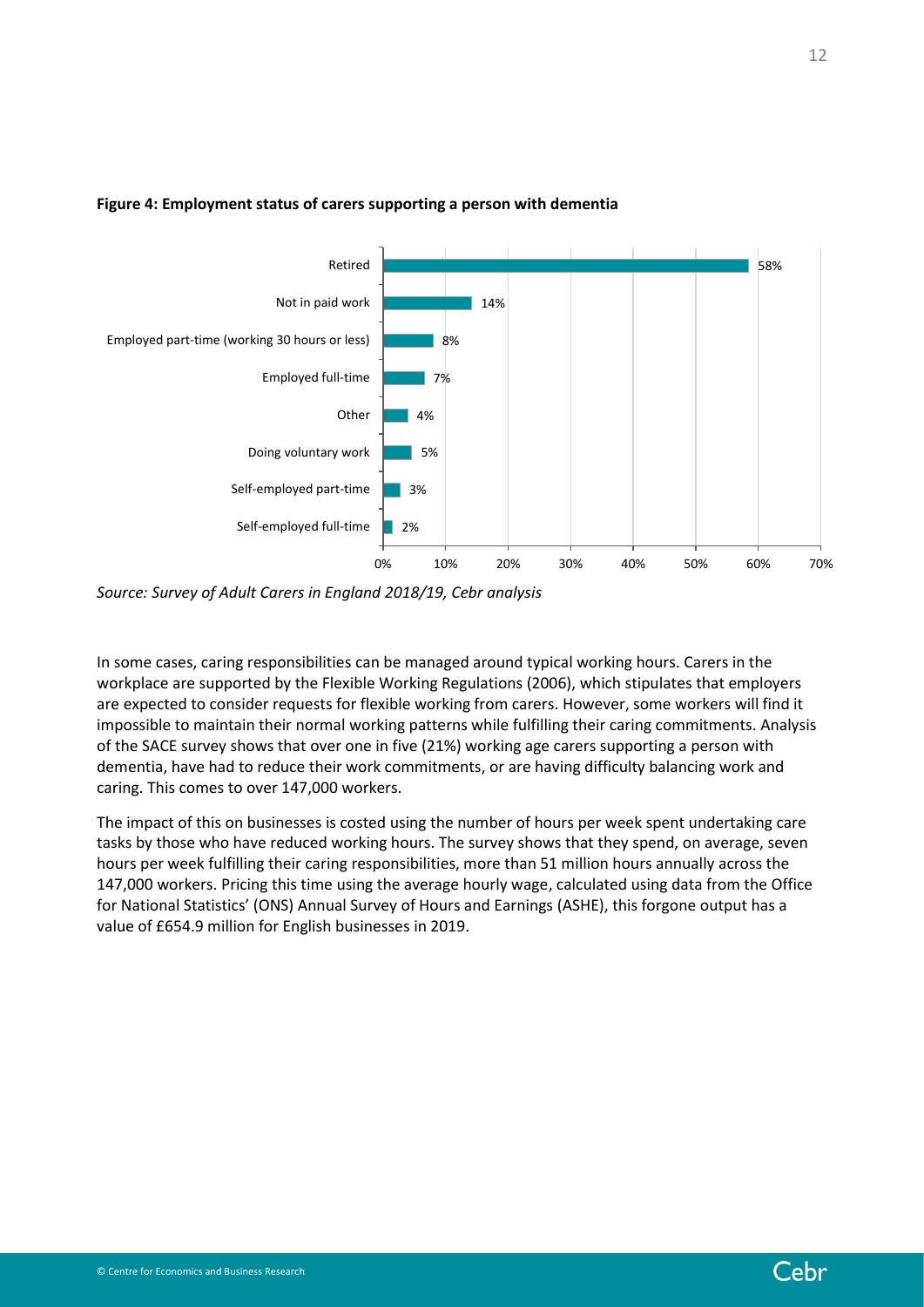

#### **Figure 5: Employment impacts of caring for people living with dementia**

*Source: Survey of Adult Carers in England 2018/19, Cebr analysis*

16% of working age people caring for a person with dementia are no longer in paid employment due to their caring responsibilities, amounting to over 112,540 individuals in 2019. When these workers retire from the workforce, their skills and experience are also lost, leading to a significant cost for businesses. By valuing the labour of these workers using the average annual salary of a person in employment, we calculate that people withdrawing from the workforce to care for someone with dementia, costs English businesses almost £2.6 billion in 2019.

Combining this with the cost of reductions in working hours to care for people living with dementia, we estimate that dementia caring commitments cost English businesses £3.2 billion in 2019.

It should be noted that a greater share of the total cost arises from carers leaving the workforce altogether, rather than reducing their working hours. On a per employee basis, the cost of workers reducing their working hours amounts to £4,447 per year. On the other hand, the costs for carers leaving the workforce amounts to £23,032 per employee, per year. This is reflective of the higher amount of output businesses lose when an employee leaves the workforce completely. Efforts from businesses to offer flexibility in light of the pressure carers face, will help keep their skills and experience in the workforce, avoiding the greater cost of them leaving altogether.

A noteworthy share of carers face some financial challenges as a result of their caring commitments. According to the SACE survey, 45% of carers supporting someone with dementia said that they experienced some form of financial hardship in the last year because of their caring responsibilities, as seen i[n Figure 6.](#page-13-0) Of this 45%, 9% say they experienced a lot of financial hardship, while 36% faced some financial difficulty. While this compares favourably to the 12% of carers looking after someone with a physical disability who said the same, and 15% of those caring for someone with a terminal illness, it still amounts to almost 170,000 carers supporting someone with dementia who have faced significant financial hardship in the last year.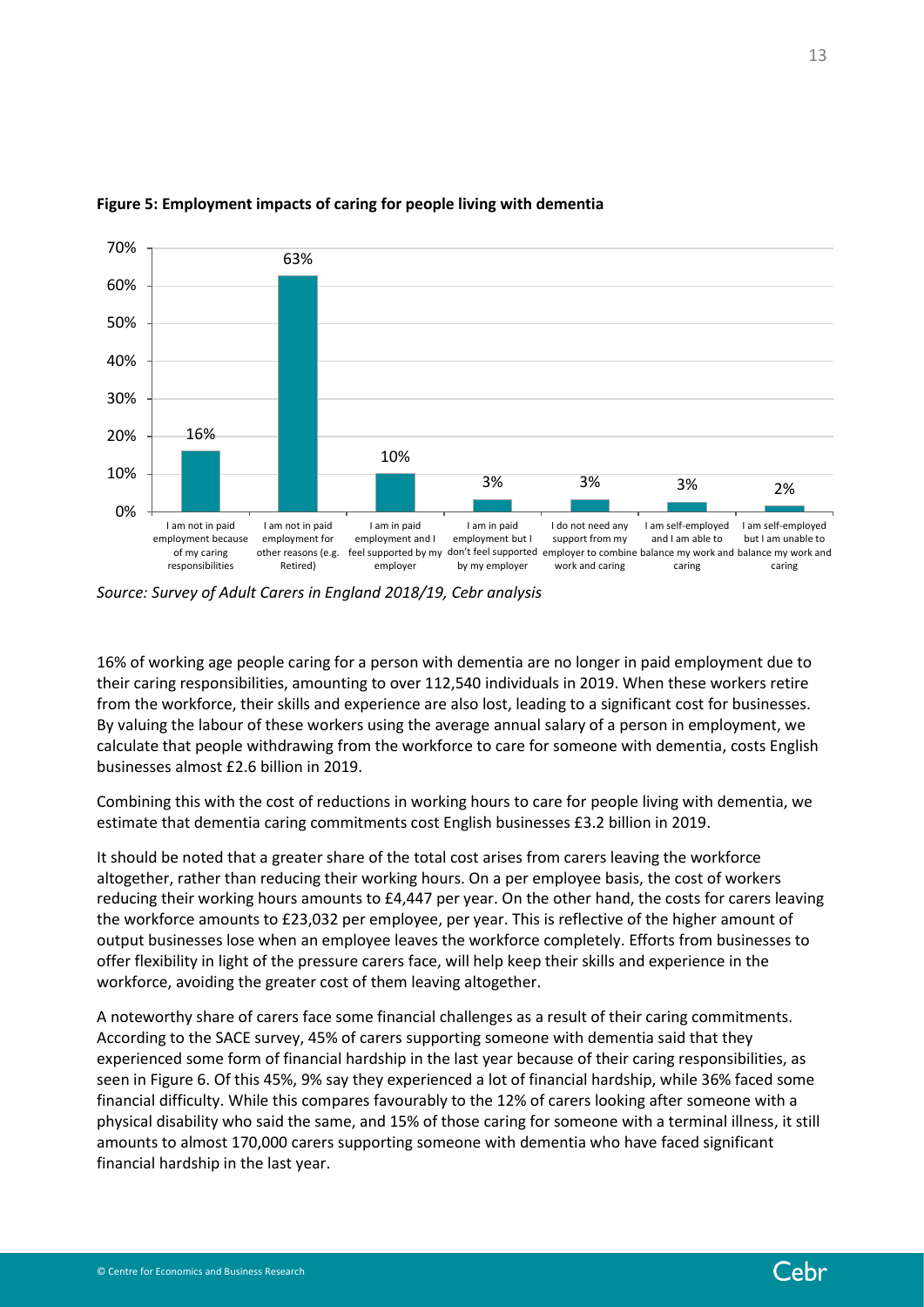

<span id="page-13-0"></span>**Figure 6: Share of respondents who have experienced financial challenges in the last 12 months due to their caring responsibilities<sup>7</sup>**

In addition, businesses also face the problem of presenteeism. Presenteeism occurs when a staff member is present at work but has other matters on their mind such that they are not as focussed on their tasks as they should be, leading to a fall in productivity. This can also happen when an employee is suffering from poor health, resulting in a fall in output. Poor health relates not just to physical ailments, but also the impacts of mental health on one's work performance. While there are many triggers for illness, the challenges of caring can be a factor. The SACE survey identifies that, due to their caring responsibilities, some carers have experienced poorer health. This includes, but is not limited to, increased exhaustion, an exacerbation of existing problems and increased stress, as seen in [Figure 7.](#page-14-1)

14



*Source: Survey of Adult Carers in England 2018/19, Cebr analysis*

<sup>7</sup> Percentages do not add up to 100% due to rounding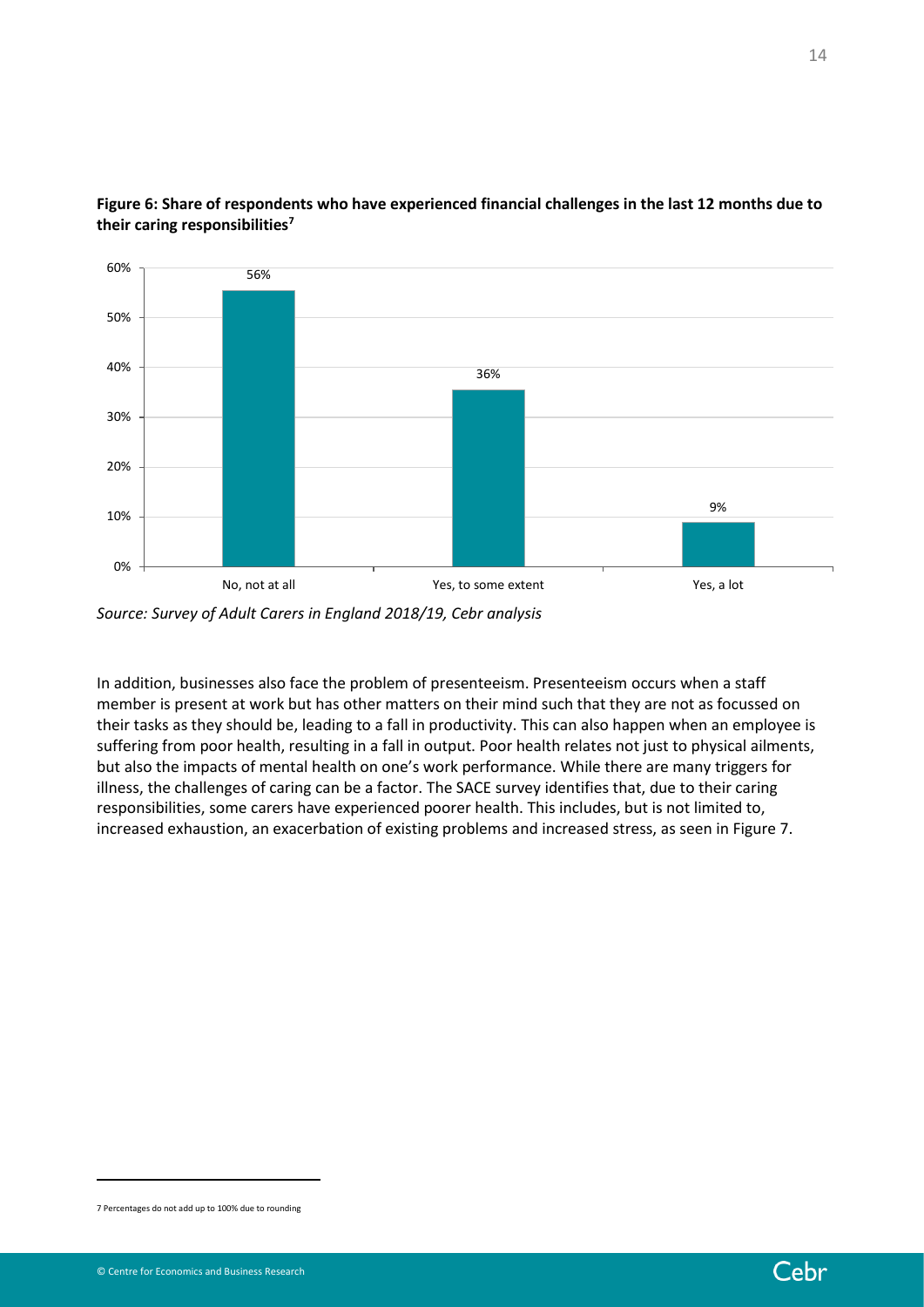

<span id="page-14-1"></span>**Figure 7: Share of carers supporting a person with dementia, whose health has been affected by their caring role**

While studies quantifying the effect of presenteeism are limited, research on the impact of sleep deprivation suggests that 1.9%<sup>8</sup> of output is lost as a result of the impact on productivity. Assuming similarities in the overall effect on worker productivity, we use this rate to estimate the cost to businesses from presenteeism. We calculate this cost by valuing the lost output from carers supporting a person with dementia who said that they felt tired, stressed or depressed, had disturbed sleep, developed their own health conditions, or saw a deterioration in an existing condition. This cost was equal to over £64.4 million in 2019.

# <span id="page-14-0"></span>**2.2 Workers developing dementia and retiring**

Depending on the stage of the condition, individuals diagnosed with dementia are still able to maintain levels of ability that allow them to continue working after diagnosis. Many find that staying in work is better for their physical and psychological wellbeing, while others are able to adapt their roles or move to new ones as necessary. The law does provide some security for workers with dementia who want to continue working. The Equality Act (2010) specifies that an employer cannot discriminate against people in the work place with dementia. Instead, reasonable adjustments are expected to be made, such that people living with dementia are not disadvantaged and can continue in employment as long as possible.

However, for employees who are unable to continue working, there is a subsequent cost to businesses. Trying to exactly match the skills and knowledge of a retired worker is difficult for businesses, who will be unable to replicate the on-the-job knowledge that such workers have amassed over the years. While

15

*Source: Cebr analysis*

<sup>8</sup> RAND Corporation[. https://www.rand.org/randeurope/research/projects/the-value-of-the-sleep-economy.html](https://www.rand.org/randeurope/research/projects/the-value-of-the-sleep-economy.html)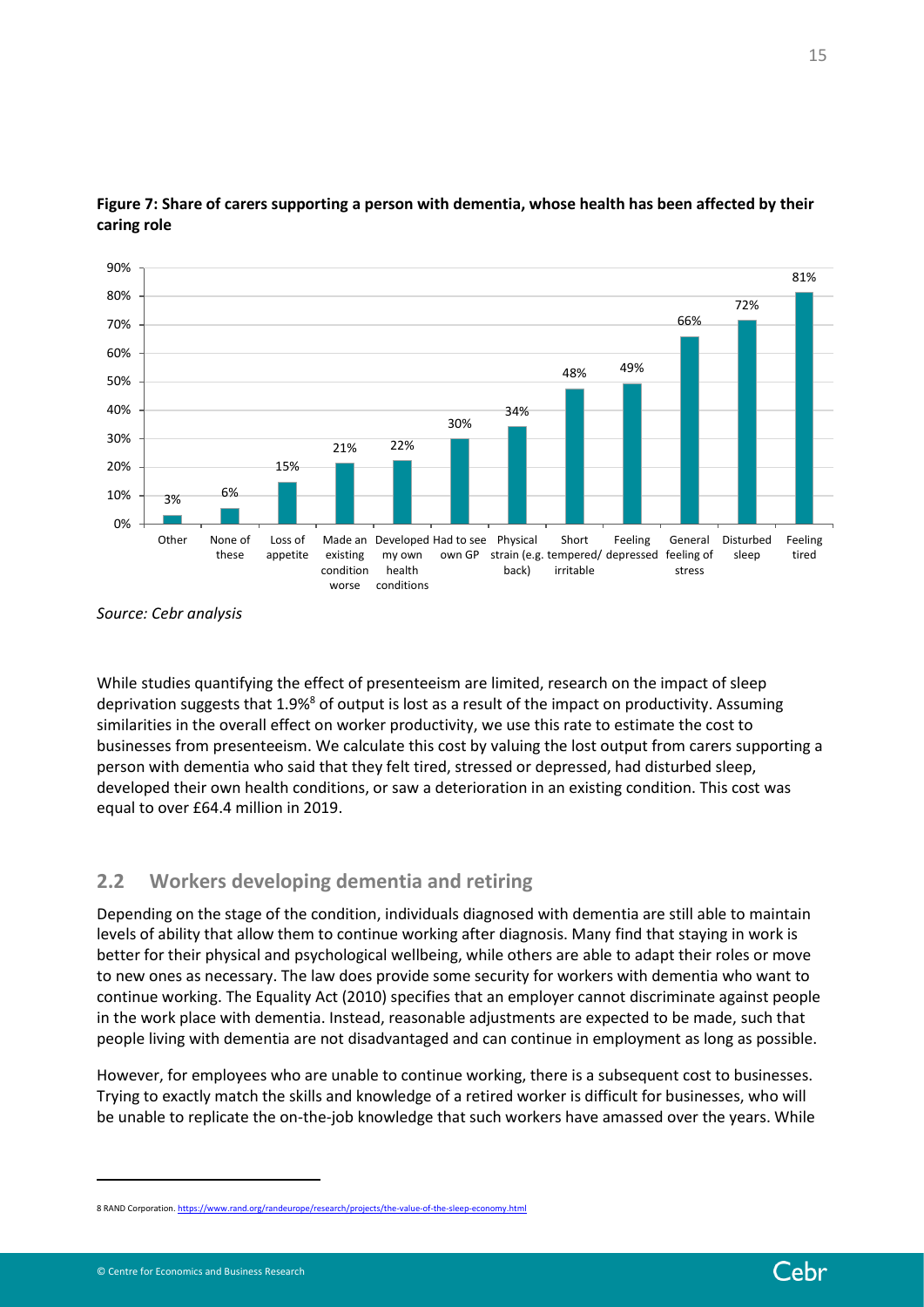this may be gained over time, the delay in achieving this, plus any initial training costs, means that the retirement of workers will be a notable cost to English businesses.

Using the prevalence rates of dementia among different age groups and accounting for their respective employment rates, Cebr analyses the cost to businesses of retirement among workers living with dementia. We estimate that there are approximately 47,000 people working with dementia in 2019. For illustrative purposes we calculate the cost of these employees retiring in the same year. Valuing these workers at the average wages for their respective age groups, the retirement of these 47,000 individuals will cost English businesses of labour worth over £1 billion in 2019.





# <span id="page-15-0"></span>**2.3 The value of spending by customers with dementia**

With the right support, people with dementia are able to interact with businesses and contribute to the economy even as their condition progresses. Indeed, according to the latest SACE survey, 76% of people caring for a person with dementia provide support by taking the person they are caring for out. A 2016 Alzheimer's Society survey<sup>9</sup> also found that almost 80% of people with dementia list shopping as their favourite activity. Given the spending power of people living with dementia, businesses are at risk of losing a significant amount of income should this be impaired.

Based on the prevalence of dementia, we estimate the number of households with someone living with dementia by age group, using detailed household expenditure data from the ONS. According to these estimates, these households will spend £16.7 billion in England in 2019. The breakdown of spending is shown in [Figure 9.](#page-16-0)

*Source: ONS UK Labour Force Survey, Cebr analysis*

<sup>9</sup> Alzheimer's Society[, https://www.alzheimers.org.uk/sites/default/files/migrate/downloads/dementia\\_friendly\\_retail\\_guide.pdf](https://www.alzheimers.org.uk/sites/default/files/migrate/downloads/dementia_friendly_retail_guide.pdf)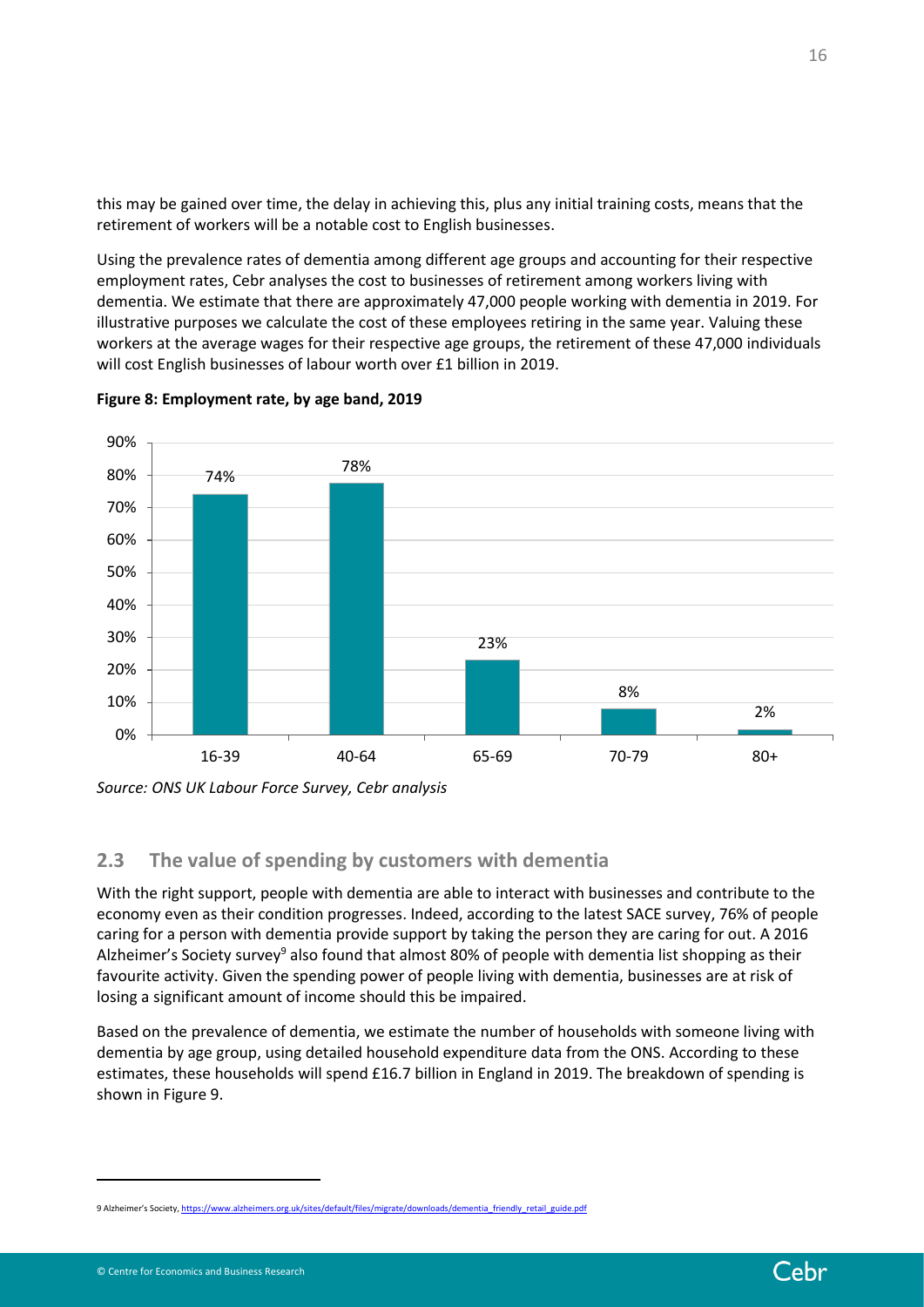

#### <span id="page-16-0"></span>**Figure 9: Annual expenditure of households with someone living with dementia, £ millions, 2019**

*Source: ONS Family Spending Survey, Cebr analysis*

The top three categories of spending by households with people living with dementia account for over 40% of spending. In total, the amount spent on recreation & culture (14%), housing fuel & power (13%) and food & non-alcoholic drink (13%) comes to £6.9 billion. A further £5.5 billion is spent on transport, miscellaneous goods & services and other expenditure items<sup>10</sup> besides those identified in [Figure 9,](#page-16-0) the only other categories of expenditure to make up at least 10% of total spending.

Expenditure on health, as identified in the ONS survey, is made up of items such as prescriptions, medical appliances and hospital services $11$ . However, these costs are likely incurred by people in the mild or moderate stages of dementia receiving unpaid care. Those in residential care often face higher, catastrophic costs, as detailed in the Alzheimer's Society report 'Dementia – the true cost'<sup>12</sup>, which estimates that the typical expenditure on health care for one person living with dementia is approximately £100,000.

The spending figures suggest businesses are exposed to significant risk if they lose the custom of people living with dementia. Instead, businesses would benefit from taking measures to ensure a welcoming environment for people with dementia. Adopting new practices to meet these needs could also help to address some of the stigma associated with the condition. Indeed, if people with dementia feel they have adequate support to engage in the economy even as their condition progresses, businesses across a broad and varied range of sectors would continue to benefit from their spending power.

<sup>10</sup> This is a category provided by the ONS, not a Cebr grouping.

<sup>11</sup> ONS Family spending[. https://www.ons.gov.uk/peoplepopulationandcommunity/personalandhouseholdfinances/expenditure/bulletins/familyspendingintheuk/financialyearending2018](https://www.ons.gov.uk/peoplepopulationandcommunity/personalandhouseholdfinances/expenditure/bulletins/familyspendingintheuk/financialyearending2018)

<sup>12</sup> Dementia – the true cost[. https://www.alzheimers.org.uk/sites/default/files/2018-05/Dementia%20the%20true%20cost%20-%20Alzheimers%20Society%20report.pdf](https://www.alzheimers.org.uk/sites/default/files/2018-05/Dementia%20the%20true%20cost%20-%20Alzheimers%20Society%20report.pdf)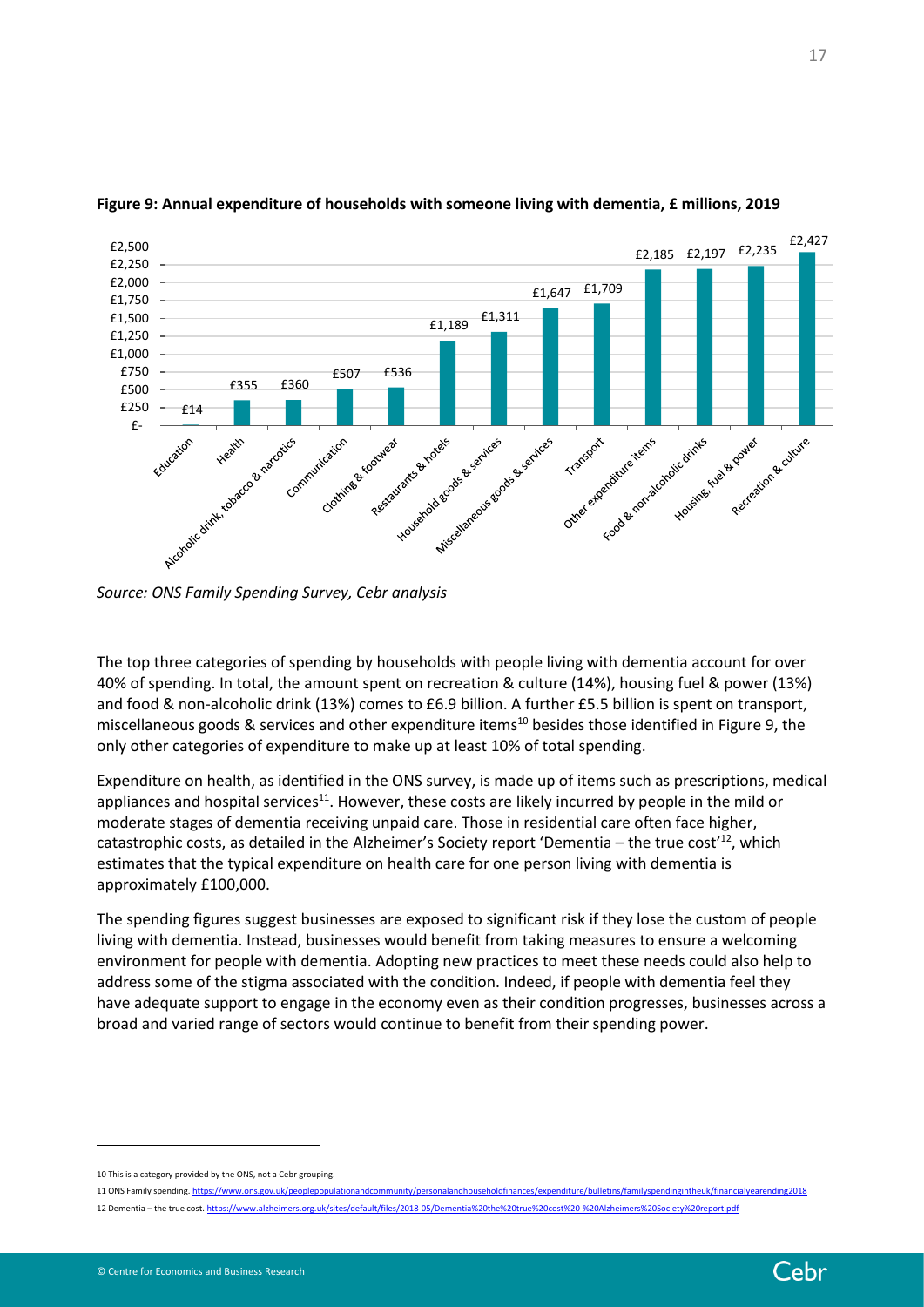# <span id="page-17-0"></span>**3 The future costs of dementia to English businesses**

Over the coming years, the number of people living with dementia in England is expected to rise. Advances in medicine and healthcare mean that people are not only living for longer, but are also able to live for a longer period of time after a dementia diagnosis. As age is the strongest known non-modifiable risk factor for developing dementia, a population that lives longer is also more likely to be affected by dementia. As a result, dementia will not only continue to be costly for businesses, but these costs can be expected to increase over time.

In this chapter we forecast the costs to businesses of the growing prevalence of dementia, through the impact on carers (the possibility of retirement and reduced productivity at work), the retirement of those living with dementia and the consumption of households with someone living with dementia.

# <span id="page-17-1"></span>**3.1 Future costs to businesses through time taken to care for friends and relatives with dementia**

As the population increases, the number of people living with dementia is expected to increase. While there will be pressure on the government to improve the level of care for those living with dementia, the higher number of people living with dementia will create a need for unpaid carers in the years ahead.

We estimate that there will be over 2 million carers supporting a person with dementia in England by 2030, rising to almost 2.2 million in 2040, a 14% increase from 2019. The anticipated rise is illustrated in [Figure 10.](#page-17-2)



#### <span id="page-17-2"></span>**Figure 10: Forecast of the number of carers supporting a person with dementia in England, thousands**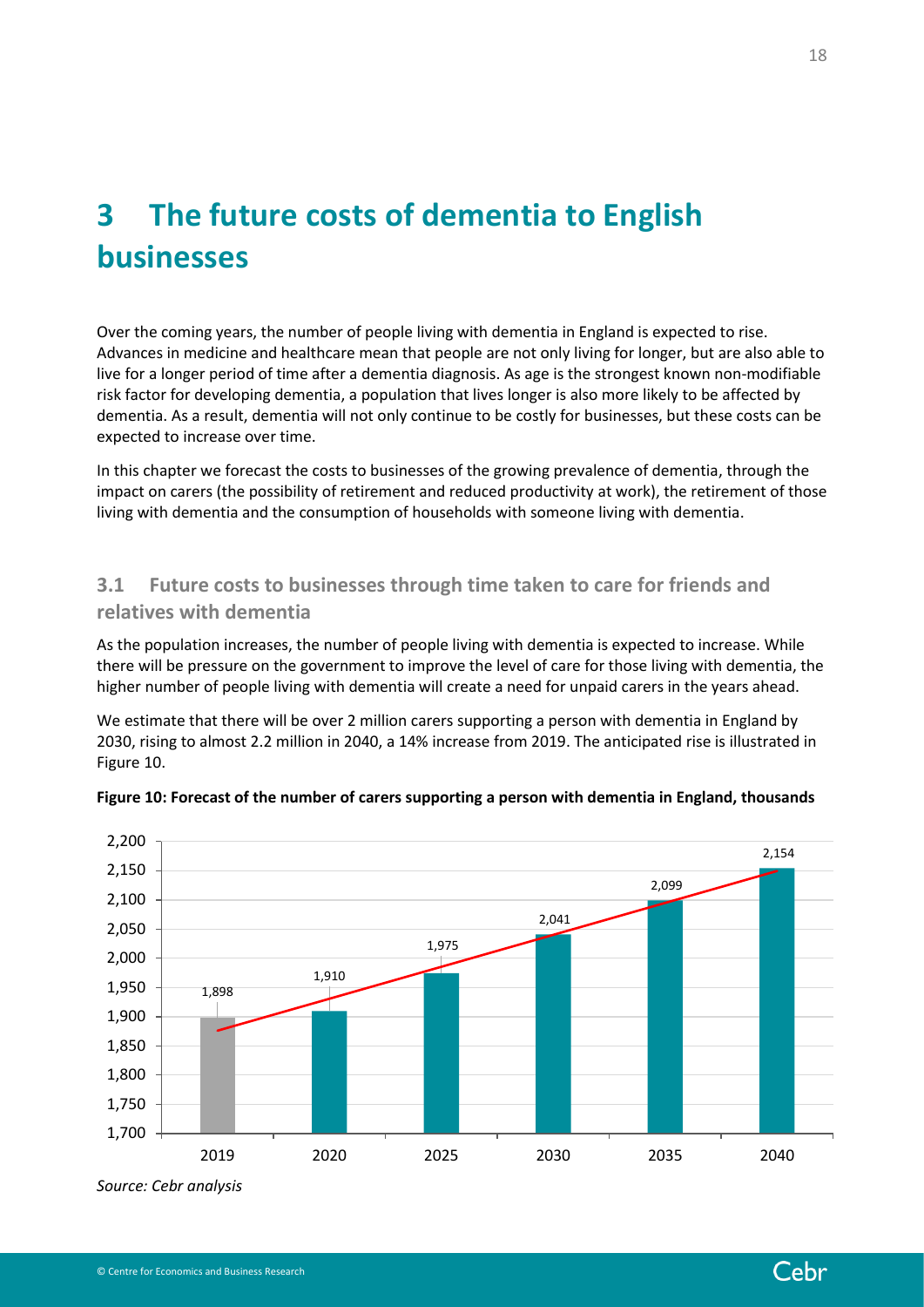The proportion of these carers who will be in employment is expected to remain stable between now and 2040. We also forecast that the proportion of carers adjusting their work patterns due to caring responsibilities remains constant, such that the reduction in time spent working remains at seven hours per week. We assume that employers will take no further action to make it easier for carers looking after a person with dementia to manage their responsibilities beyond that already required in law. As a result, in line with population growth, we estimate that the number of people who will have withdrawn from the workforce to care for a friend or family member living with dementia will rise to approximately 121,000 in 2030, and then to over 127,700 in 2040.





If salaries grow in line with Cebr forecasts, the total cost from carers withdrawing from the labour market is expected to be £4.6 billion in 2030, rising to £6.3 billion in 2040, as shown in [Figure 12,](#page-19-0) almost twice the cost in 2019.

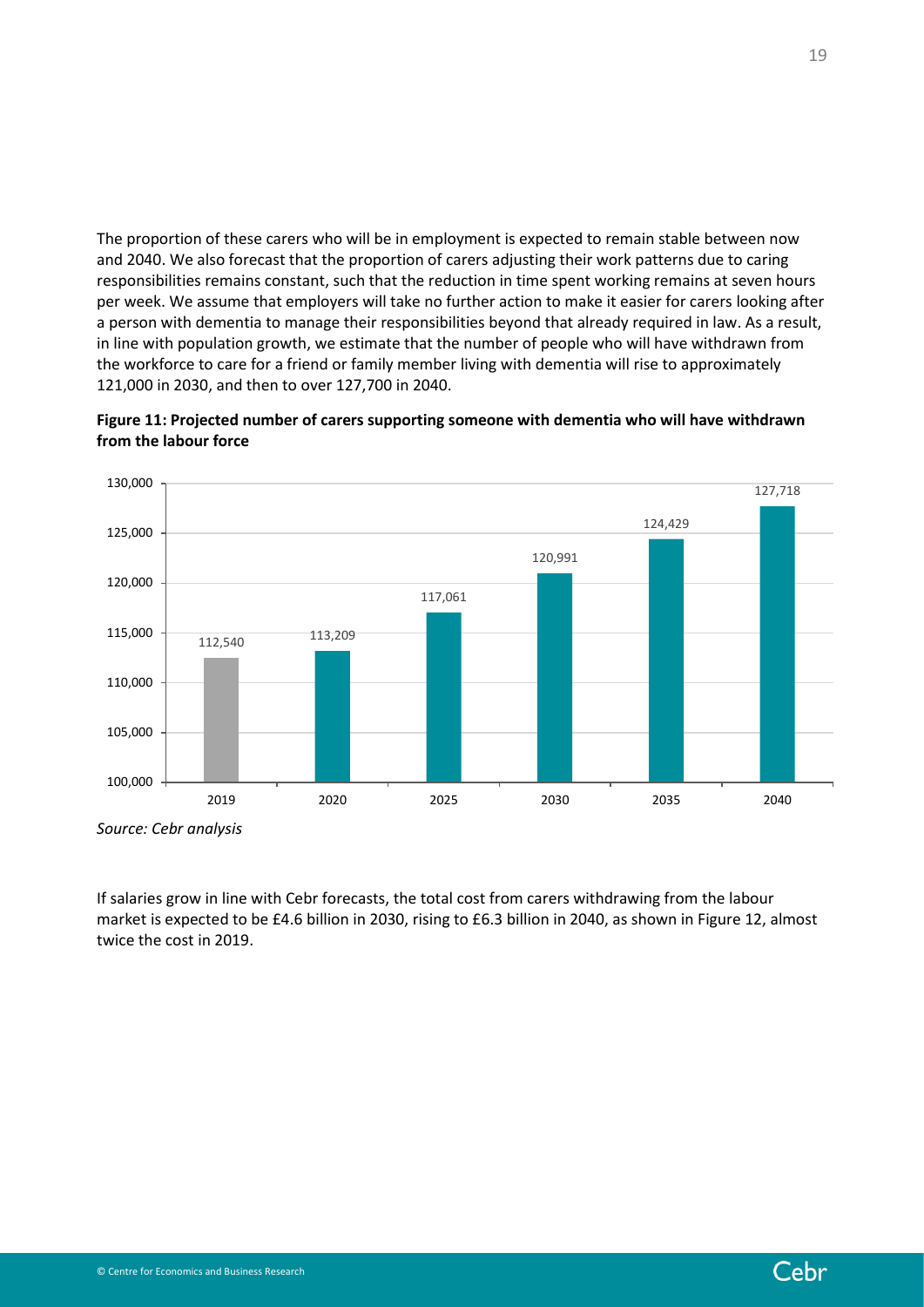

## <span id="page-19-0"></span>**Figure 12: Value of foregone labour as workers withdraw from workforce to care for someone with dementia, £ millions**

These updated figures are higher than initially forecast in 2014. Costs in 2030 for instance, were expected to be approximately £3 billion, versus our updated figure of £4.6 billion. One reason for this is the higher than expected wage growth. Even in the face of Brexit uncertainty, the labour market has remained robust, with record levels of employment putting upward pressure on wages. In the three months to June 2019 for instance, the annual growth rate of average weekly earnings (including bonuses) stood at 3.7%, the fastest rate of growth in 11 years. 2019 also saw increases to both the national minimum wage and national living wage. This has led to higher labour costs for businesses and has also pushed up expected wages in our forecasts, leading to increased costs overall. We also estimate a higher number of carers in the future, as the rising number of people living with dementia prompts greater demand. As well as this, the higher share of carers supporting people with dementia has also led to upward pressure on the costs to businesses.

We also adjust the costs of presenteeism for increases in productivity expected over time, as per our inhouse forecasts. Our calculations show that the estimated cost of presenteeism is approximately £92 million in 2030 and rises to nearly £125 million in 2040, as shown in [Figure 13.](#page-20-1)



*Source: Cebr analysis*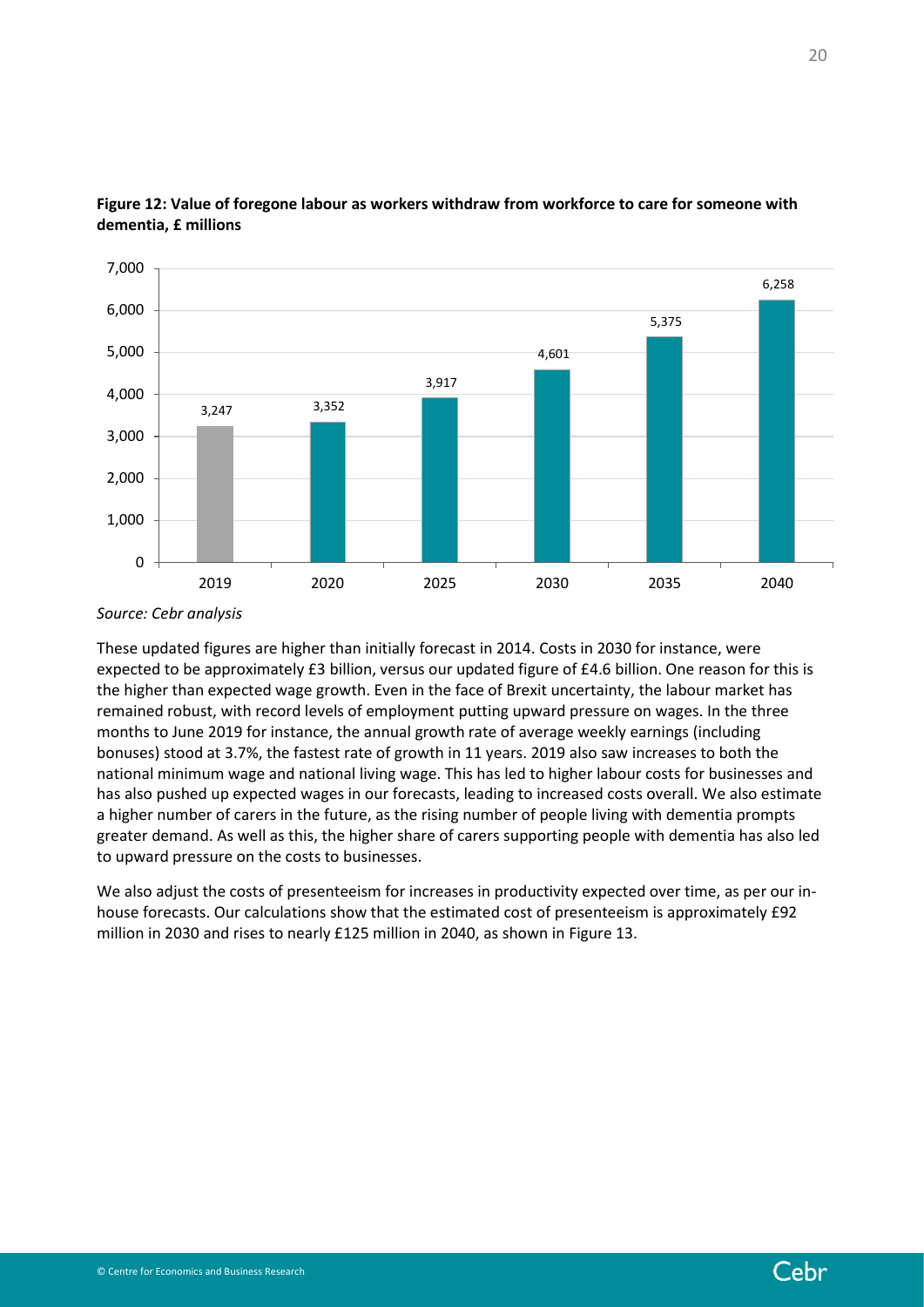

#### <span id="page-20-1"></span>**Figure 13: Value of productivity loss due to caring role, £000s**

*Source: Cebr analysis*

# <span id="page-20-0"></span>**3.2 Future cost to businesses of workers developing dementia and retiring**

As the population grows, the number of people living with dementia is also expected to increase in the next 20 years. We estimate that the number of workers who will retire from the workforce because they are living with dementia will rise from 47,000 in 2019, to more than 53,300 in 2040, as seen i[n Figure 14.](#page-21-0) The pace at which the number of workers with dementia rises will be fastest between now and 2030, as the population expands at an average rate of 0.6% per year, slowing down to 0.5% annual growth from 2030 to 2040.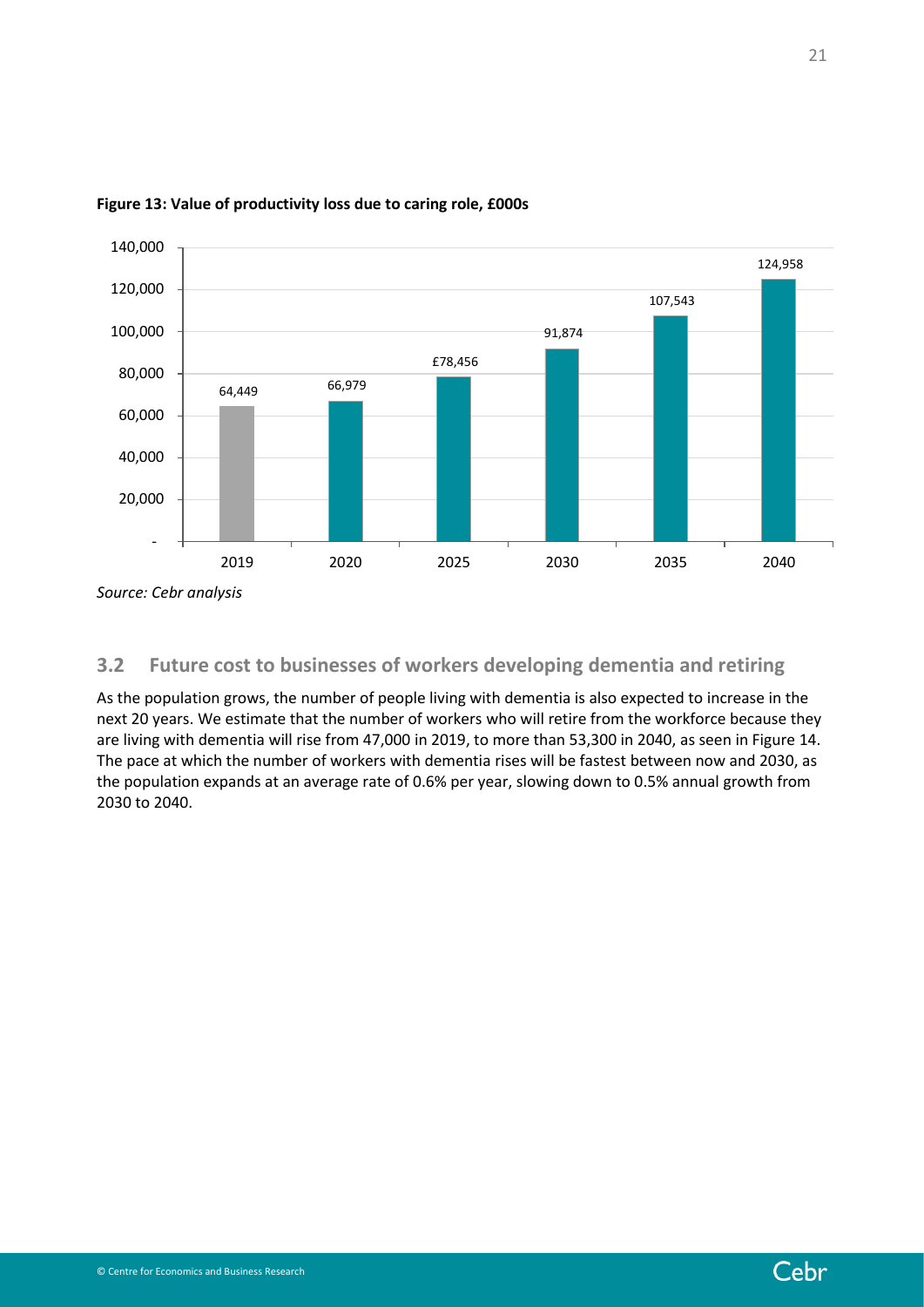

### <span id="page-21-0"></span>**Figure 14: Projection of the number of people retiring from work due to dementia**

Using Cebr's forecasts of average earnings growth, the loss of these skills from the labour force and the associated cost to English businesses can be quantified by valuing their labour at their annual salary. This approach finds that the cost of the skills and experience lost from the workforce due to the retirement of workers living with dementia will rise from £1 billion in 2019 to over £2 billion by 2040.

In 2014, the estimated cost of those living with dementia retiring from the workforce was forecast to be £1.16 billion in 2030 – 22% lower than the updated forecast in this report. A pickup in wage growth and the employment rate has been a factor. The latest figures from the ONS show that the employment rate was 76.1% in the three months to June, the joint-highest level on record. Unemployment is also low by historical standards, at 3.9% in the same time period. The higher employment means that there is a greater likelihood of someone in the workforce working whilst also living with dementia, explaining the increase in the anticipated costs for businesses when compared to forecasts in the 2014 report.

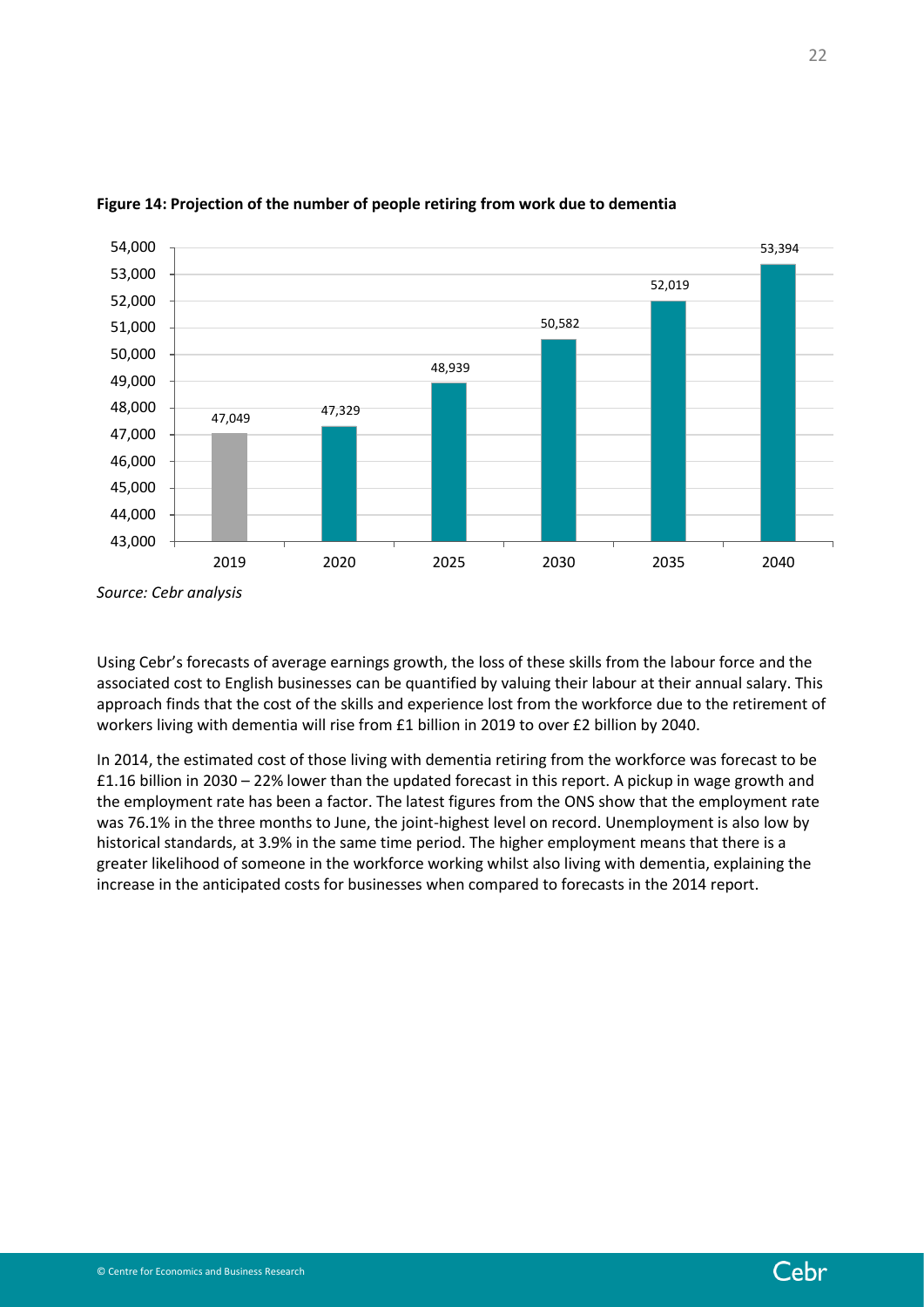

### **Figure 15: Annual value of skills and experience lost when workers retire due to dementia, £ millions**

# <span id="page-22-0"></span>**3.3 Future value of spending by households affected by dementia**

The future value of consumer spending by households with an individual living with dementia, is estimated using Cebr's forecasts of consumer spending growth and shows the importance for businesses to continue engaging with these consumers. The spending values shown i[n Figure 16](#page-22-1) illustrate the amount at risk if those with dementia do not feel comfortable engaging with businesses.

<span id="page-22-1"></span>

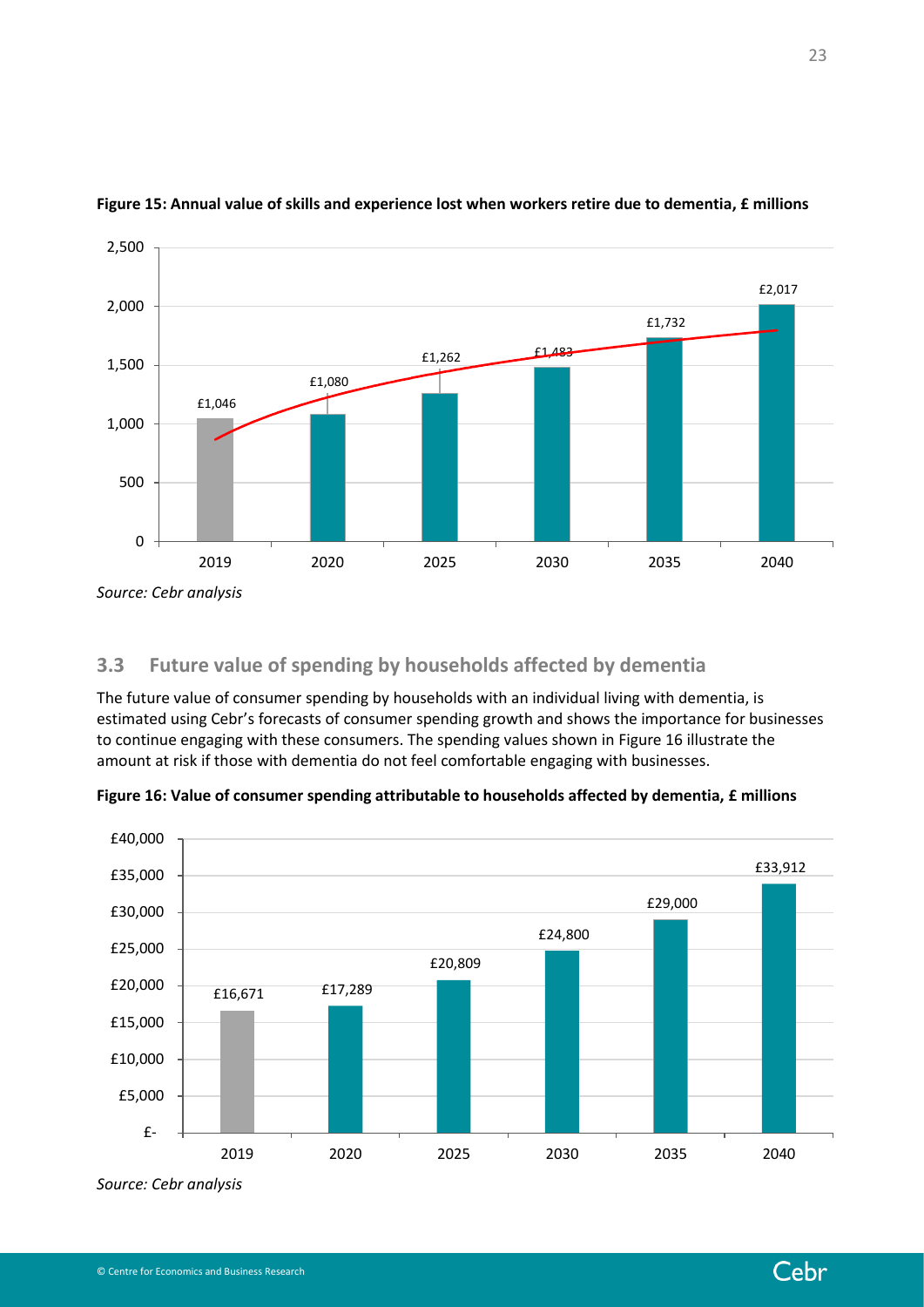The amount of consumer spending by households including an individual with dementia is expected to almost double between 2020 and 2040, to £33.9 billion, as shown i[n Figure 16.](#page-22-1) Over the 10 years from 2020 to 2030, consumer spending across households is expected to grow at an average of 3.3% year-onyear, before slowing down to 2.9% growth between 2030 and 2040.

In the five years since the last report was completed, the increase in consumer spending forecasts has risen only marginally, as shown in [Figure 17.](#page-23-0) However, the forecast gap shrinks further along the forecast horizon.



<span id="page-23-0"></span>**Figure 17: Comparison of consumer spending attributable to households affected by dementia, £ millions**

*Source: Cebr analysis*

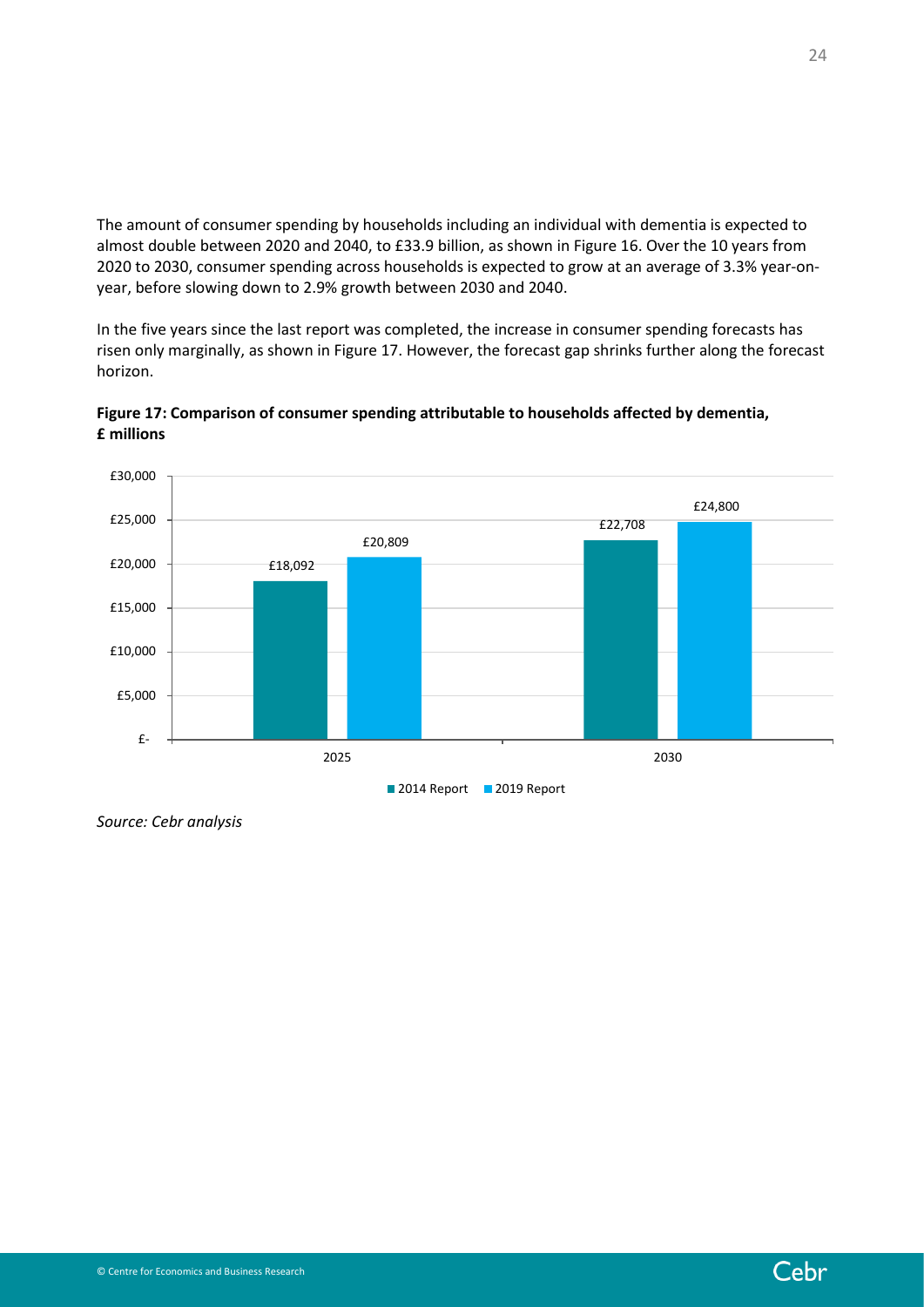# <span id="page-24-0"></span>**4 Conclusions**

This report highlights that dementia will continue to have a substantial impact on English businesses. As shown by our estimates of the economic impacts, the costs to English businesses have increased since the 2014 report. We have updated the cost to English businesses from workers retiring due to dementia and caring responsibilities, as well as the value of consumer spending at risk. The report also explores new areas such as assessing the productivity loss faced by carers in the workplace. The phenomenon of presenteeism is often overlooked and while better understanding of its impact is forthcoming, our analysis indicates that businesses have a lot to gain by implementing measures to address it.

As with the 2014 report, we find that people living with dementia make an important economic contribution to the UK economy as part of the labour force. The skills and experience they have amassed mean their exit from the UK labour market will have a significant impact on businesses, especially as business will face difficulties in replicating the same knowledge when they hire replacement employees.

The importance of people living with dementia to the wider economy is not just limited to their direct involvement in the labour market. Spending remains important for people living with dementia and businesses could face high costs if they fail in supporting consumers living with dementia in the future. Efforts to develop knowledge and understanding of dementia will continue to help mitigate the costs to businesses across England identified in the report.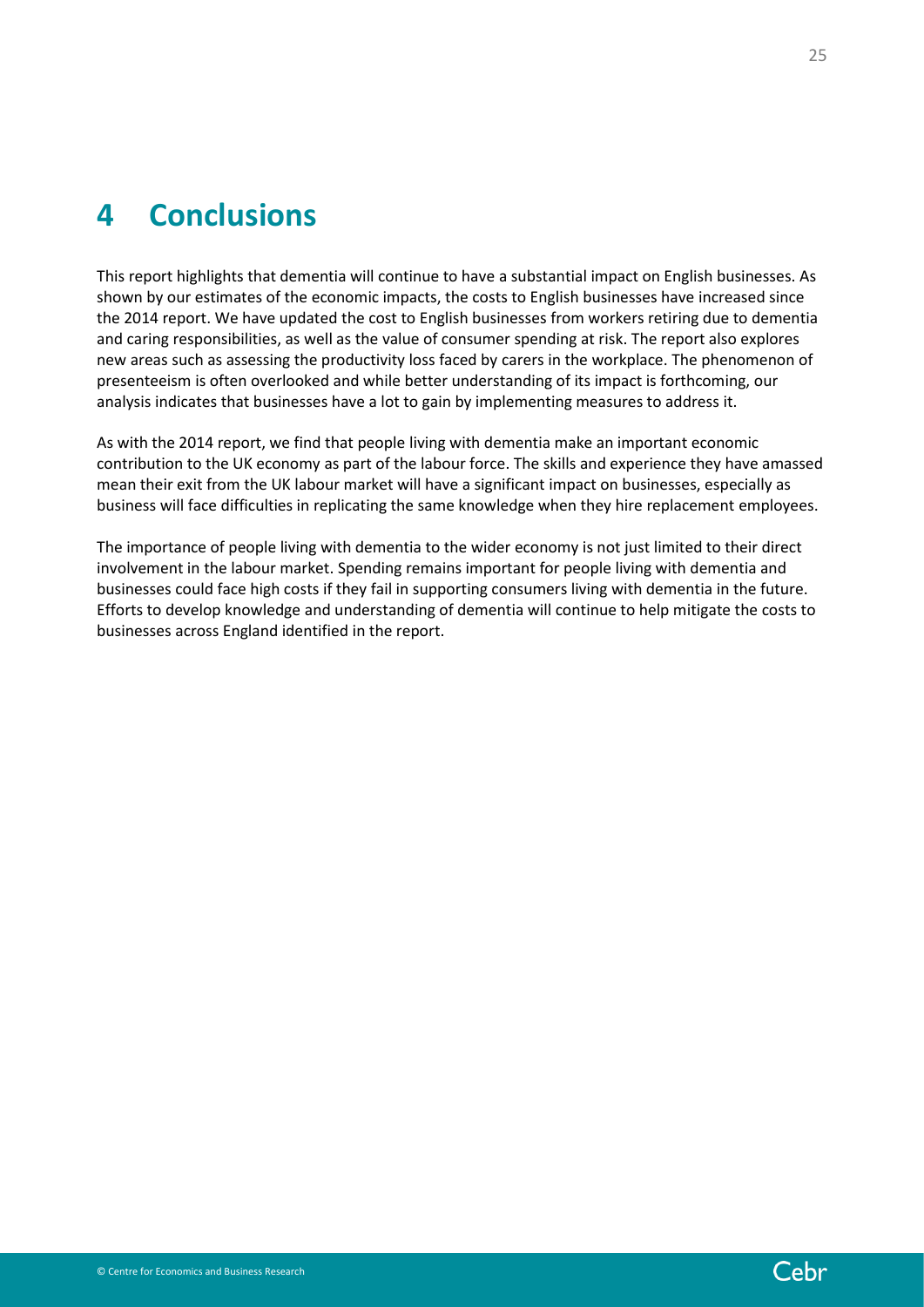# <span id="page-25-0"></span>**5 Methodological appendix**

## **The cost to businesses of time taken to care for those with dementia**

In this study, Cebr used data from the 2018/19 Survey of Adult Carers in England (SACE), a biennial report published by the NHS' Social Care Team, to establish trends in the number of carers in England. Carers are defined as those who have extra responsibilities of looking after someone who has a longterm health concern, disability, or problem related to old age, or who requires assistance with the activities of daily living. In this context, a carer is an unpaid individual caring for others in an informal setting, excluding those providing care in a professional capacity, such as in a care home or hospital. The definition also excludes those volunteering as carers for a charity or organisation.

The methodology to quantify the business costs of caring uses data on hours per week spent caring, and the number of carers who adjusted their hours worked, derived from the SACE survey. This is expanded to include those carers who decide to quit employment altogether due to the pressure of their caring commitments. Median salaries from the Annual Survey of Earnings and Hours (ASHE) based on their gender are used to estimate the total cost to businesses. The proportion of carers who will be in employment is not expected to change substantially and relatively few are between the ages of 65 and 69, and so the employment status of relatively few carers will be affected by increases in the state pension age over the coming years.

In addition to this, we analyse how carers' health has been affected by providing care to those living with dementia. While it is often clear that providing care is time-consuming and can result in reduced hours at work, the mental and physical impact on carers is not always widely understood or acknowledged. This means trying to balance caring with work can have a negative impact on productivity in the workplace, even when working the same hours.

We identify those carers who say that caring has resulted in: 'Feeling tired', 'Feeling depressed', 'Disturbed sleep', 'General feeling of stress', 'Developing own health conditions' and 'Making an existing condition worse'. These symptoms are increasingly being recognised as having an impact on productivity at work and make 'presenteeism' a growing problem for businesses. While the data quantifying how each of these symptoms impacts productivity is sparse, we use estimates that indicate a 1.9% reduction in output as a result of feeling tired at work to estimate the additional costs to business. This is likely to be a conservative assumption in the absence of more research quantifying the effects of various forms of ill health on productivity.

The number of future carers in England is forecast assuming a constant ratio of carers to people living with dementia. We use our in-house forecast of growth in earnings to estimate the overall cost to businesses arising from the impact of caring on carers in the labour force.

# **The cost to business of workers lost to dementia**

While there is scope for individuals with dementia to continue contributing to the workforce, particularly where businesses are willing to make adaptations, over time those working with dementia will eventually need to retire. With little way to retain the skills and knowledge these employees have amassed over years or even decades, businesses face significant loss from their withdrawal from the workforce.

Cebr